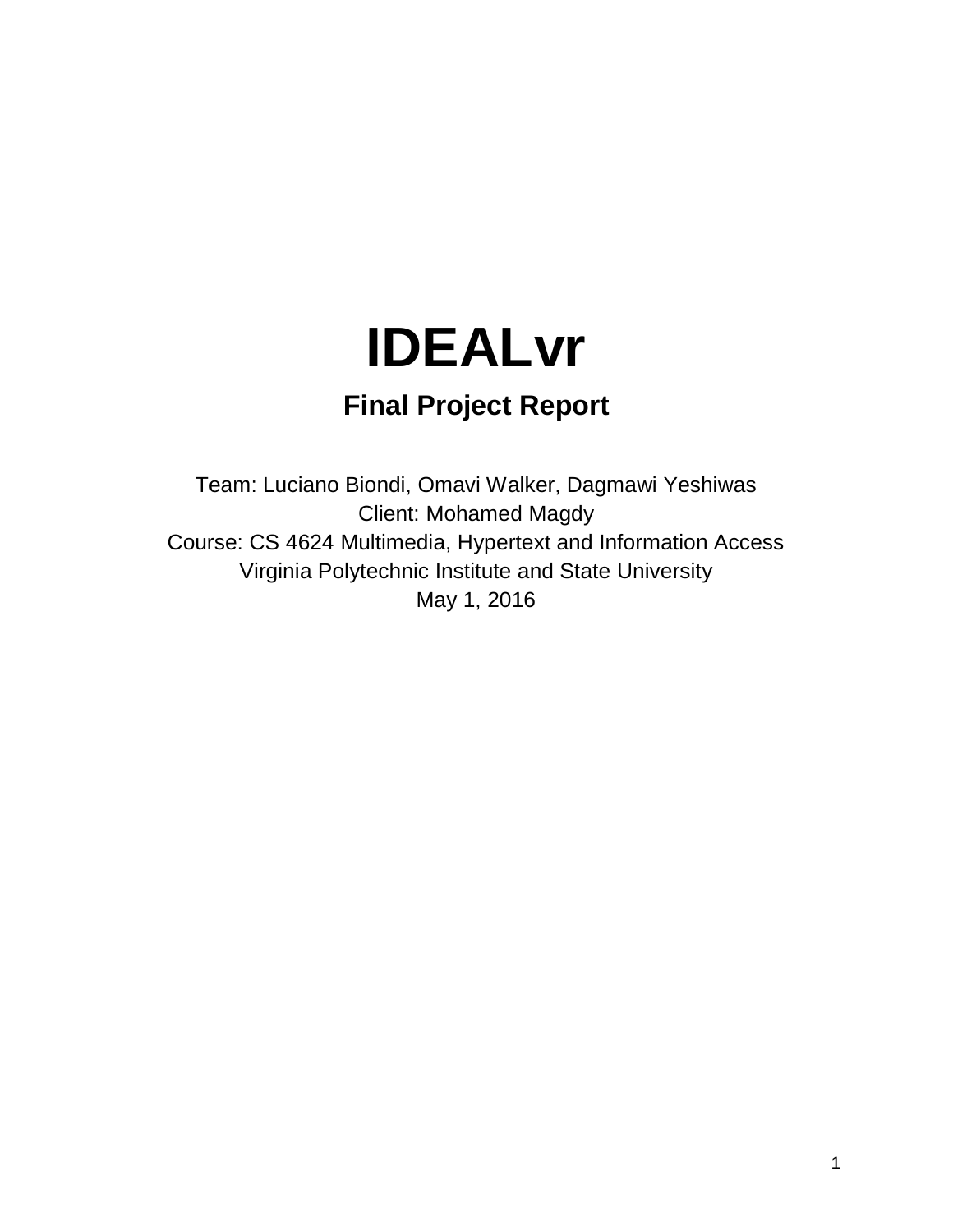# *Table of Contents*

| <b>Table of Tables</b>                          | 3              |
|-------------------------------------------------|----------------|
| <b>Table of Figures</b>                         | 4              |
| <b>Executive Summary</b>                        | 5              |
| 1. User Manual                                  | 6              |
| 1.1. Introduction                               | 6              |
| 1.2. End Users                                  | $\overline{7}$ |
| 1.3. Use Scenarios                              | 7              |
| 1.4. Content, Information, and Data             | $\overline{7}$ |
| 1.5. Interface                                  | 8              |
| 1.6. Software and Hardware Specifications       | 11             |
| 1.7. Application File Overview                  | 12             |
| 1.8. How to Run Application                     | 13             |
| 2. Developer Manual                             | 14             |
| 2.1. Design                                     | 14             |
| 2.1.1. IDEAL Database                           | 14             |
| 2.1.2. User Experience                          | 14             |
| 2.1.3. JSON Parsing and Printing                | 14             |
| 2.1.4. Frequent Word Analysis                   | 16             |
| 2.1.5. Unity                                    | 16             |
| 2.1.6. Cardboard                                | 16             |
| 2.2. Implementation                             | 17             |
| 2.2.1. Setting up Cardboard Unity Project       | 17             |
| 2.2.2. Generating Word Cloud                    | 18             |
| 2.2.3. Populating Words from JSON file          | 20             |
| 2.2.4. Data Structures                          | 20             |
| 2.2.5. Implementing User Interaction with Cloud | 21             |
| 2.2.6. Processing Collection Hierarchy          | 23             |
| 2.2.7. Forming Category and Collection Display  | 25             |
| 2.2.8. Frequent Word Analysis                   | 26             |
| 2.2.9 Category and Collection Organized Display | 27             |
| 2.2.10 Porting Application to Web               | 28             |
| 2.3. User Workflow                              | 29             |
| 3. Lessons Learned                              | 30             |
| 3.1. Timeline                                   | 30             |
| 3.2. Problems and Solutions                     | 31             |
| 4. Future Work                                  | 32             |
| 5. Acknowledgements                             | 33             |
| <b>5.1. Team</b>                                | 33             |
| 5.2. Client                                     | 33             |
| 5.3. Support Developers                         | 33             |
| 6. References                                   | 34             |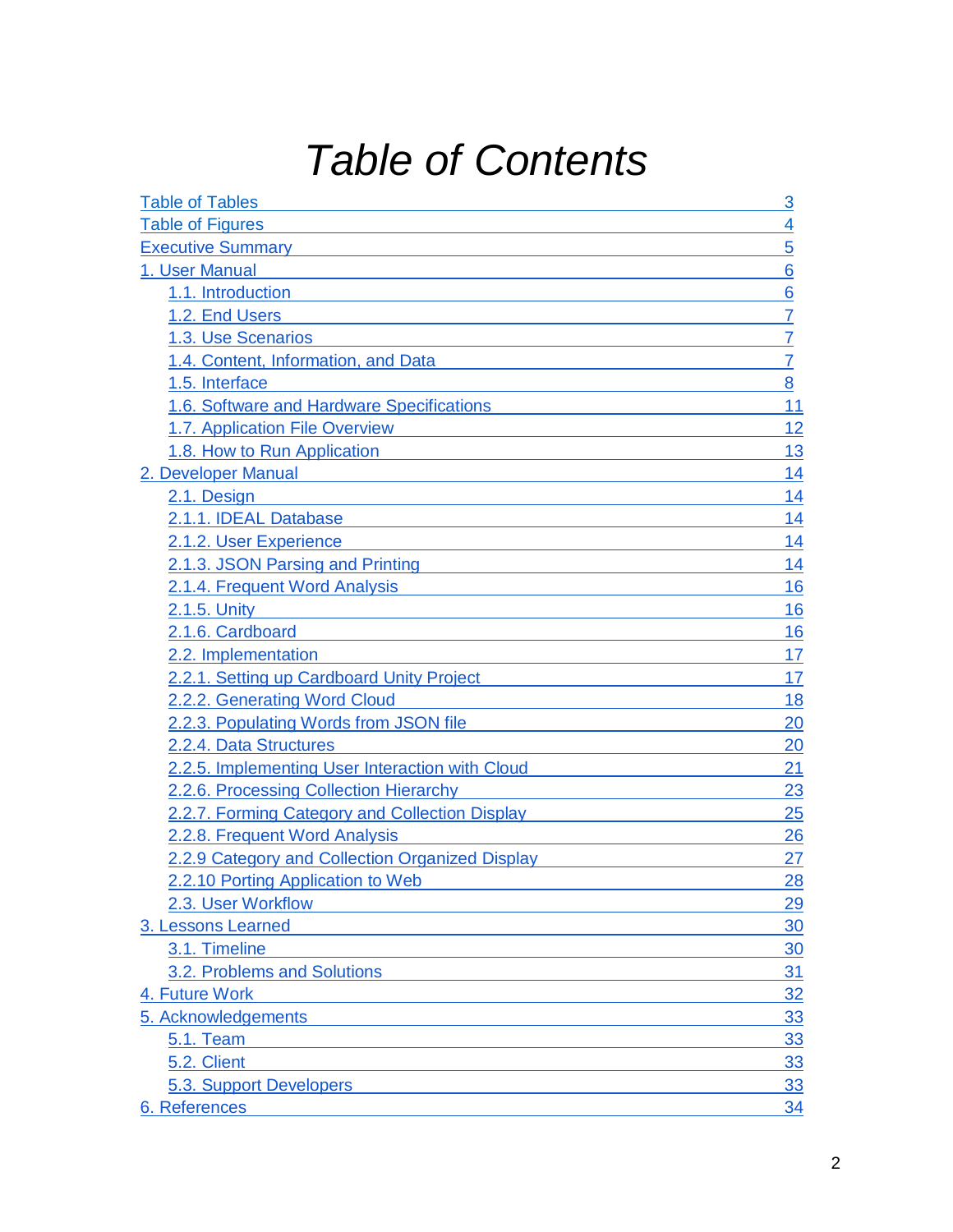# Table of Tables

<span id="page-2-0"></span>

| Table 1. ideal-vr.zip File Overview                         | 12  |
|-------------------------------------------------------------|-----|
| Table 2. Timeline of work accomplished for IDEAL vr project | 30  |
| Table 3. Problems and solutions in the IDEAL vr application | 30. |
| Table 4. IDEAL vr group members and responsibilities        | 33  |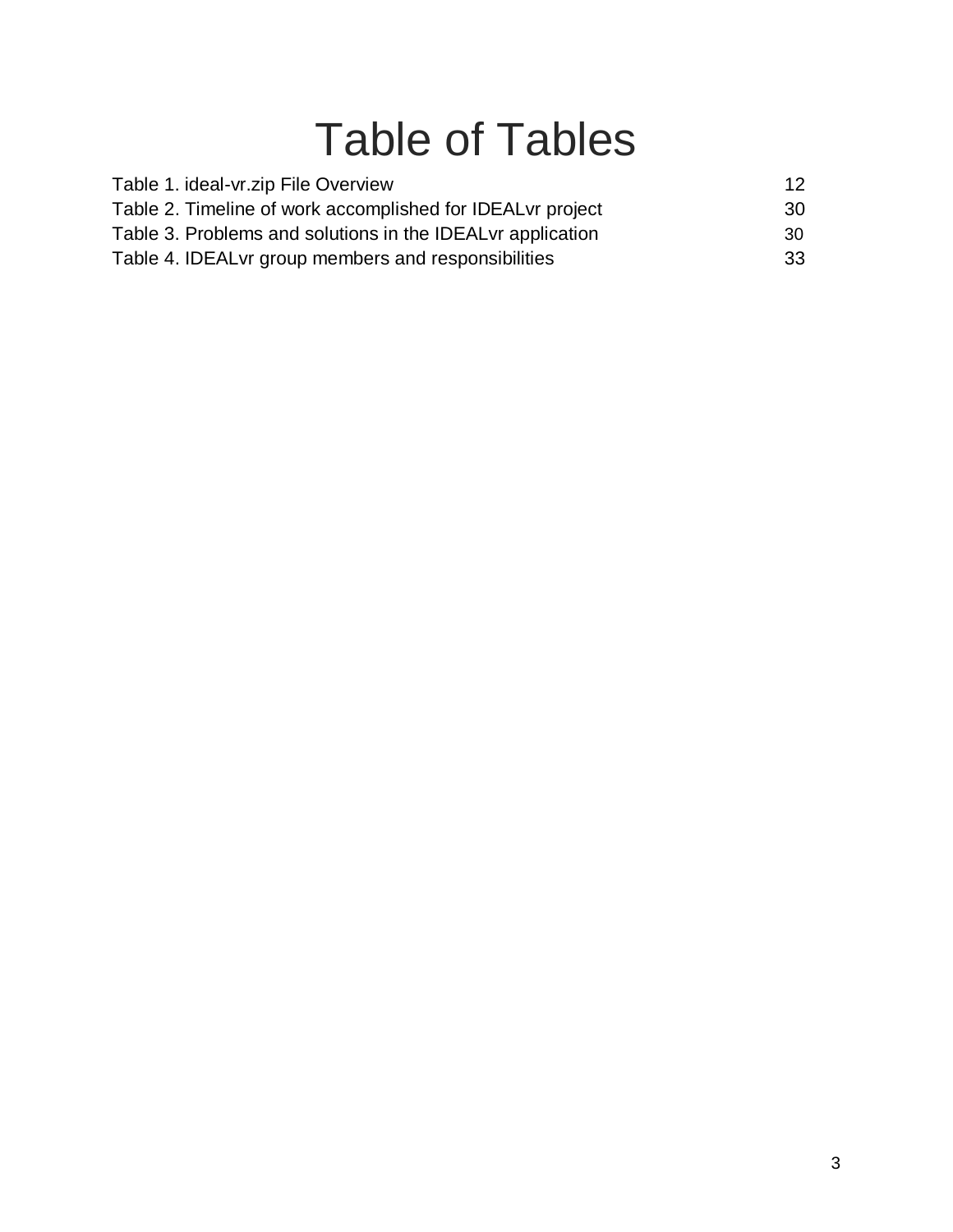# Table of Figures

<span id="page-3-0"></span>

| Figure 1. Top view of placement of words in cloud with respect to user view range | - 9 |
|-----------------------------------------------------------------------------------|-----|
| Figure 2. Collection keyword display from user viewpoint with varied word size    | 10  |
| Figure 3. Frequent word display from user viewpoint                               | 11  |
| Figure 4. File and folder hierarchy for storing categories and tweet collections  | 15  |
| Figure 5. Workflow model of entire IDEAL vr application                           | 29  |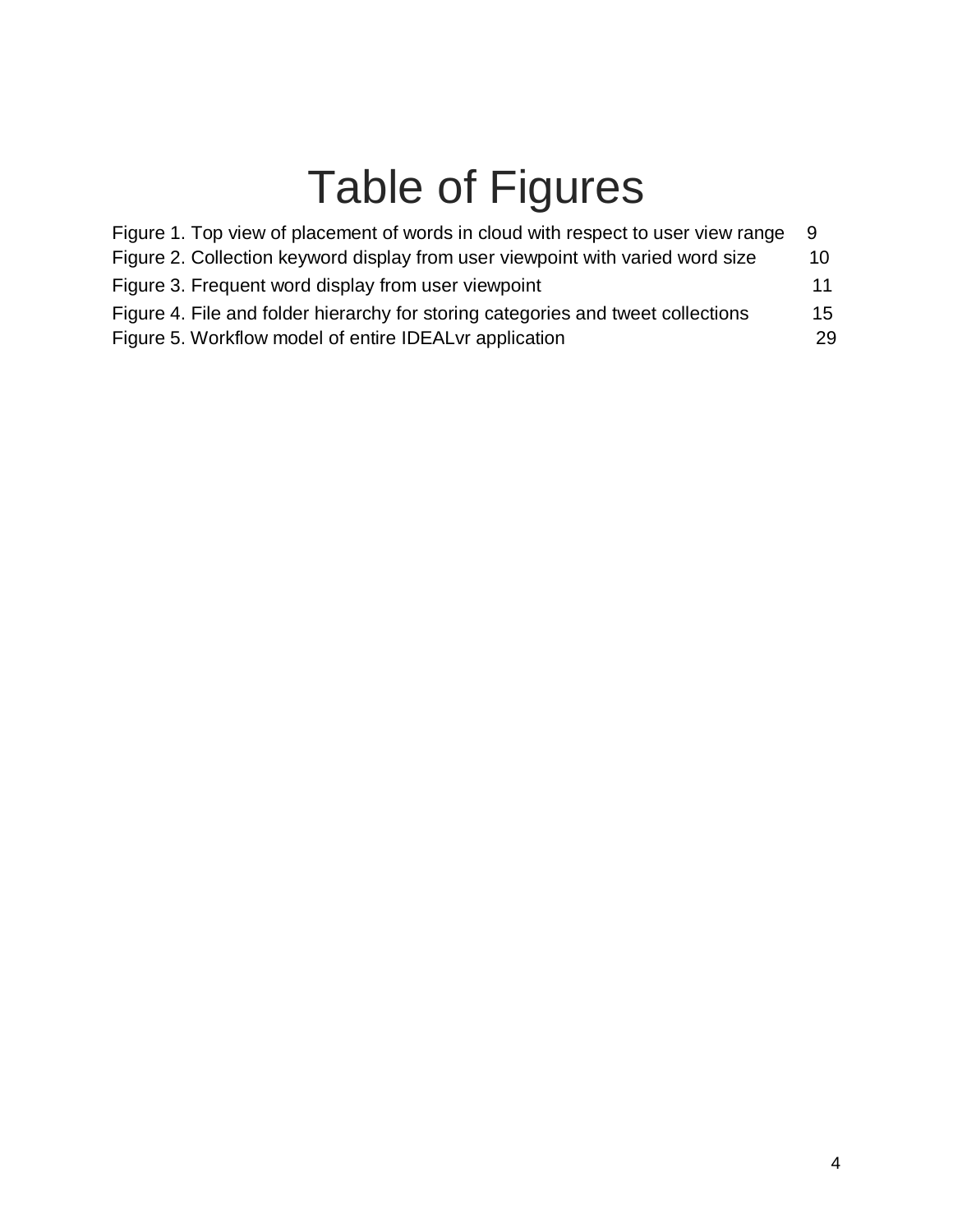## <span id="page-4-0"></span>**Executive Summary**

This report provides an explanation into the implementation of the IDEALvr application and an analysis of the methodology to create the system<sup>1</sup>. The methods of implementation include 3D virtualization onto an Android application using the game engine Unity and Google Cardboard 3D virtualizer. The methods of analysis include gathering metadata from the IDEAL database and creating new methods of analysis of pre-collected datasets. Other analysis includes understanding the different limitations and advantages of using Google Cardboard and Android to develop the user experience.

Our clients Mohammed Magdy and Dr. Edward A. Fox served as helpful resources in creating the requirements for this project and providing feedback on a weekly basis to change or continue on development paths. The requirements were outlined as (1) visualize the IDEAL collections in a meaningful way, (2) create a working interface for exploring the collections and (3) create an application that allows users to draw conclusions from IDEAL data.

The goal of this project was to provide an easy to use interface that allows researchers to visualize collections in a way that increases understanding and allows them to draw conclusions from the data without having to read through massive collections of tweets. We created a hierarchical structure that allows users to filter collections by categories. We developed a frequent word analyzer to parse through the collections and generate a list of the most frequent words in a collection which is also visualized in the project. The virtual reality user interface allows for full immersion and interaction with as many IDEAL collections as the user desires.

The IDEALvr project was created with Unity and developed to work on Android devices that are supported by Google Cardboard. Work on a web application was attempted and issues are documented in the included files. Future work and plans are also included in the attached reports.

Overall, the IDEALvr project was very successful. It provides a way to visualize IDEAL collections in a way that allows for meaningful analysis and conclusions to be made. The code can be found at [https://git.cs.vt.edu/dagmawi/ideal-vr.git.](https://git.cs.vt.edu/dagmawi/ideal-vr.git)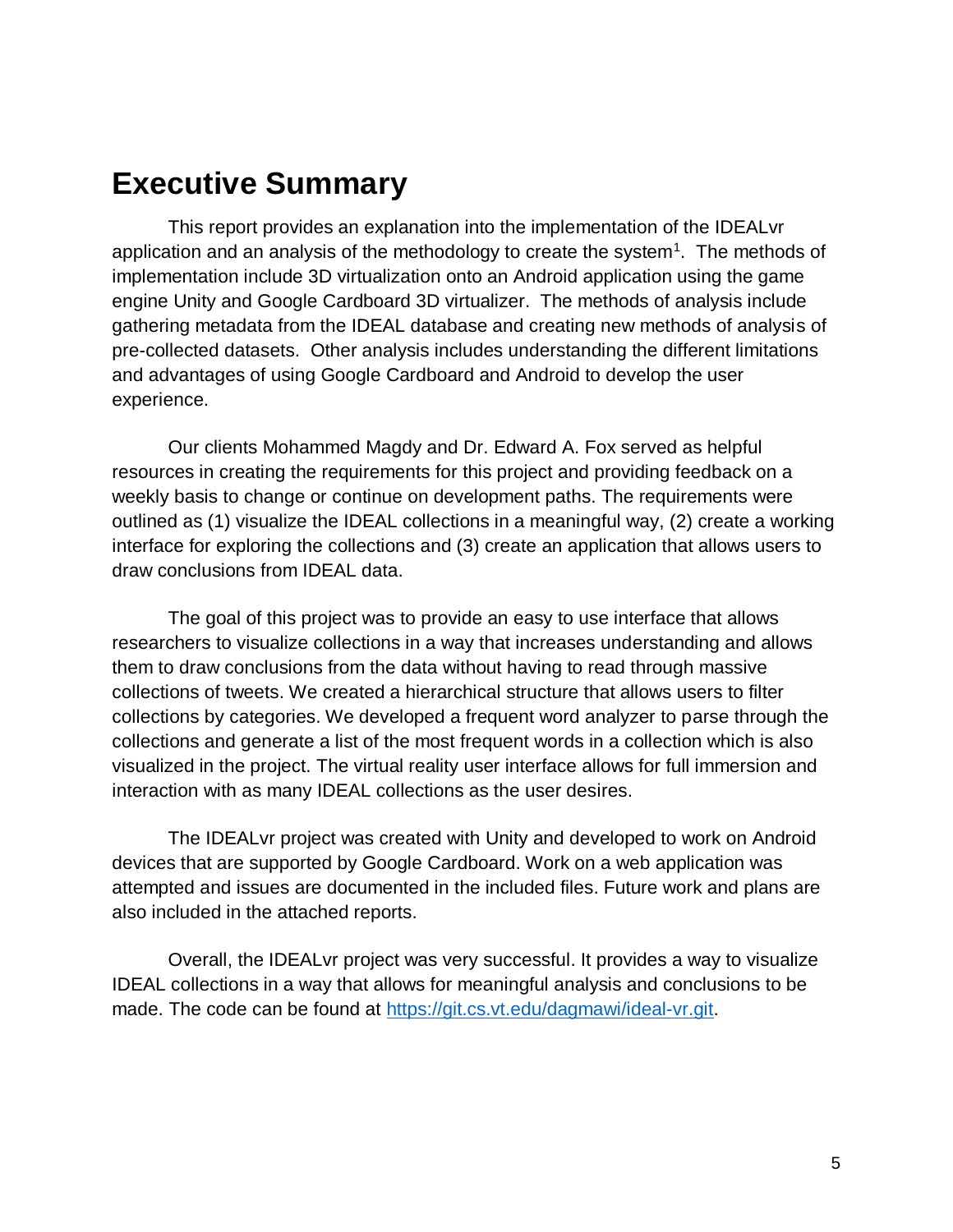### <span id="page-5-0"></span>**1. User Manual**

#### 1.1. Introduction

Since the recent rise of virtual technology, we have seen it gain massive popularity in the gaming industry with corporations developing their own virtual reality headsets. However, there are still numerous other applications for the technology and one of them is data analytics. Virtual reality can open up new dimensions and show us new ways to look at the same data to try to find more information from analyzing it in different ways. To do this, we took one of the largest collections of data we could find to create a 3 dimensional view of it to transpose information in new patterns to see what can be analyzed from the collection.

IDEAL is the Integrated Digital Event Archiving and Library developed by Edward A. Fox, Kristine Hanna, Andrea L. Kavanaugh, Steven D. Sheetz, and Donald J. Shoemaker at Virginia Tech<sup>2</sup>. The goal of the project was to aggregate specific hashtags of updates on social media and the general web, including news and governmental information to consolidate an immense amount of data for analysis. They then created an information system to include related metadata and knowledge bases to support access to the content that is available and related to the information from the specific hashtag updates collected. To make this happen, the IDEAL team integrated the Twitter API and were able to pull tweets according to different keywords scanned. This created their database to create the system of information for the knowledge base.

Taking the concepts from IDEAL we wanted to create a similar system, but with a new dimension of understanding the data that was collected. We are integrating their data into a visualization engine using Unity. The IDEAL team developed their datasets to be able to be exported into JSON strings. This platform provides a way to pull their data using JSON strings. Using this technology we want users to be able to experience a visual aspect to the information rather than just reading it. We wanted to create a way, using virtual reality, to bring the information to life.

Google has recently developed a way that many people can commonly use virtual reality at a low cost. They have created a virtual reality headset that is accessible to anyone and provided a way for their Android technology to easily integrate to applications that want to be developed for virtual reality.

Using these tools we will create an application that will immerse the user into the data and map out the connections of the datasets to help users identify new patterns and analyze in new ways. Using data visualization techniques and Unity based virtual reality, IDEAL VR will construct a digital mapping of tweets. Using this mapping, users will be able to interact and divulge into queries by focusing on specific updates. The proposed system will be an android application using Unity to provide data visualization of tweets.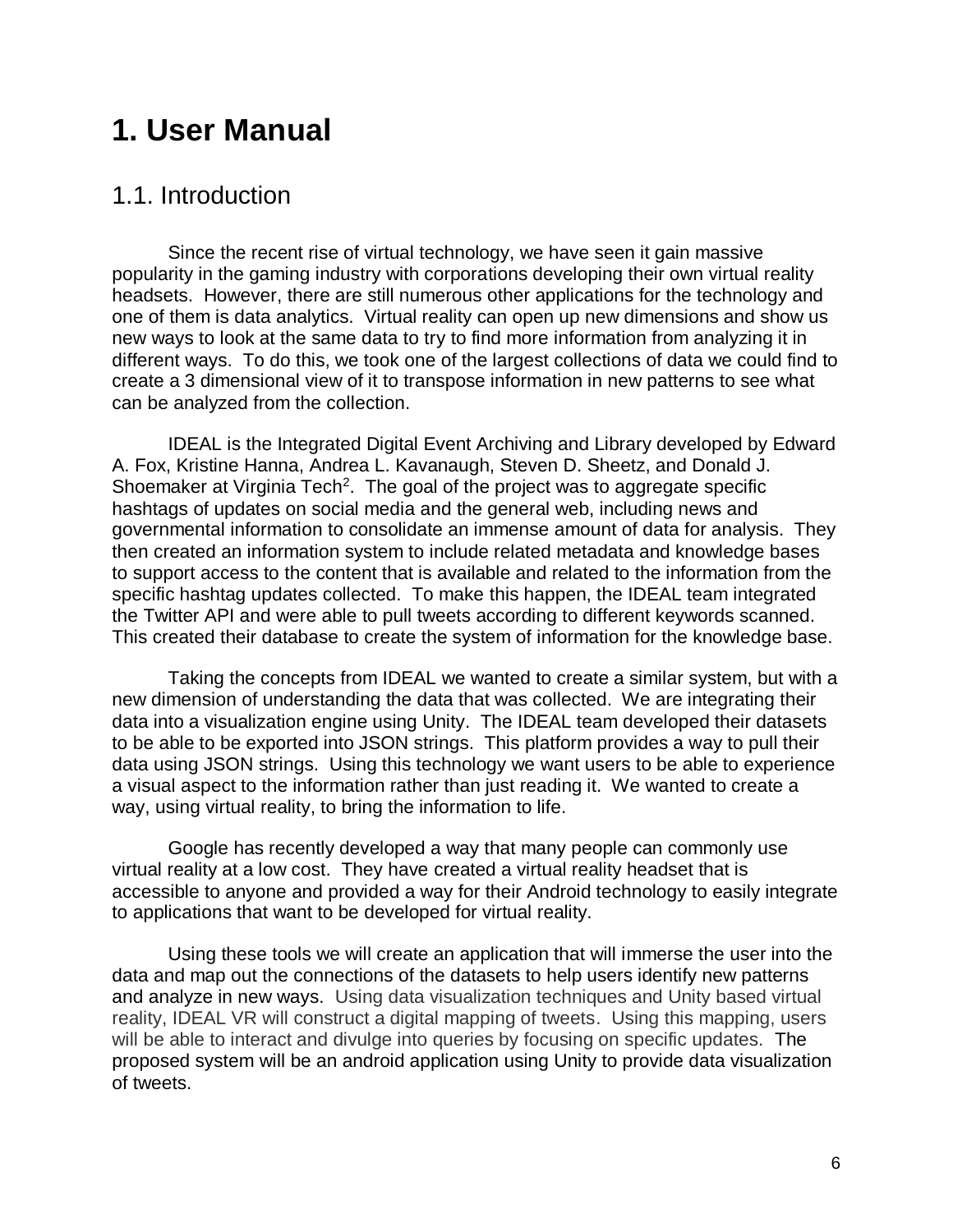#### <span id="page-6-0"></span>1.2. End Users

The users for this application are the IDEAL team of researchers and developers who will use this application to visualize their tweet collections but anyone in the general public willing to work with the IDEAL team will be able to use this application to conduct research on the IDEAL teams tweet collections. When considering the end user, creating a virtual reality as a user experience required thinking of fundamentally new ways to build for the user. Unlike other user experiences, we will have to work constantly on the stability of the visualizations to provide optimum comfort. There are two types of end users that will benefit from this application: those who want to view information and those using the application for research purposes. Ultimately, the end user is an information seeker and the most important aspect will be designing for a user so that the data is easily acquired.

#### <span id="page-6-1"></span>1.3. Use Scenarios

There are multiple use scenarios for IDEALvr. The main use scenario will be that of using the data visualization to construct new analytical data from the metadata presented to the user. This is the main goal of the virtualization and the main idea driving the use of this new way to view information and data collection. There is also the scenario where data will be indexed for usage and knowledge rather than for analytical purposes. This will primarily be the case with end users who need to retrieve data from a specific collection, but do not intend on further analysis.

#### 1.4. Content, Information, and Data

The purpose of the IDEALvr project is to dynamically display and visualize Twitter data for users in a virtual reality environment. By displaying the information in such a way as to make it easier to draw conclusions and see connections between the data, our VR visualization makes it easier to analyze and interpret patterns. The data to be used initially will be static collections of tweet metadata collected by the client. The tweets will be divided into different collections depending on what keyword or phrase was used to retrieve them.

These keywords (or key phrases or hashtags) will be unique identifiers to differentiate between different collections of tweets and metadata. Each collection will be built using a specific keyword and will be accessed with that same keyword. Each of these collections will belong to a hierarchical category which will be used to further categories the collections.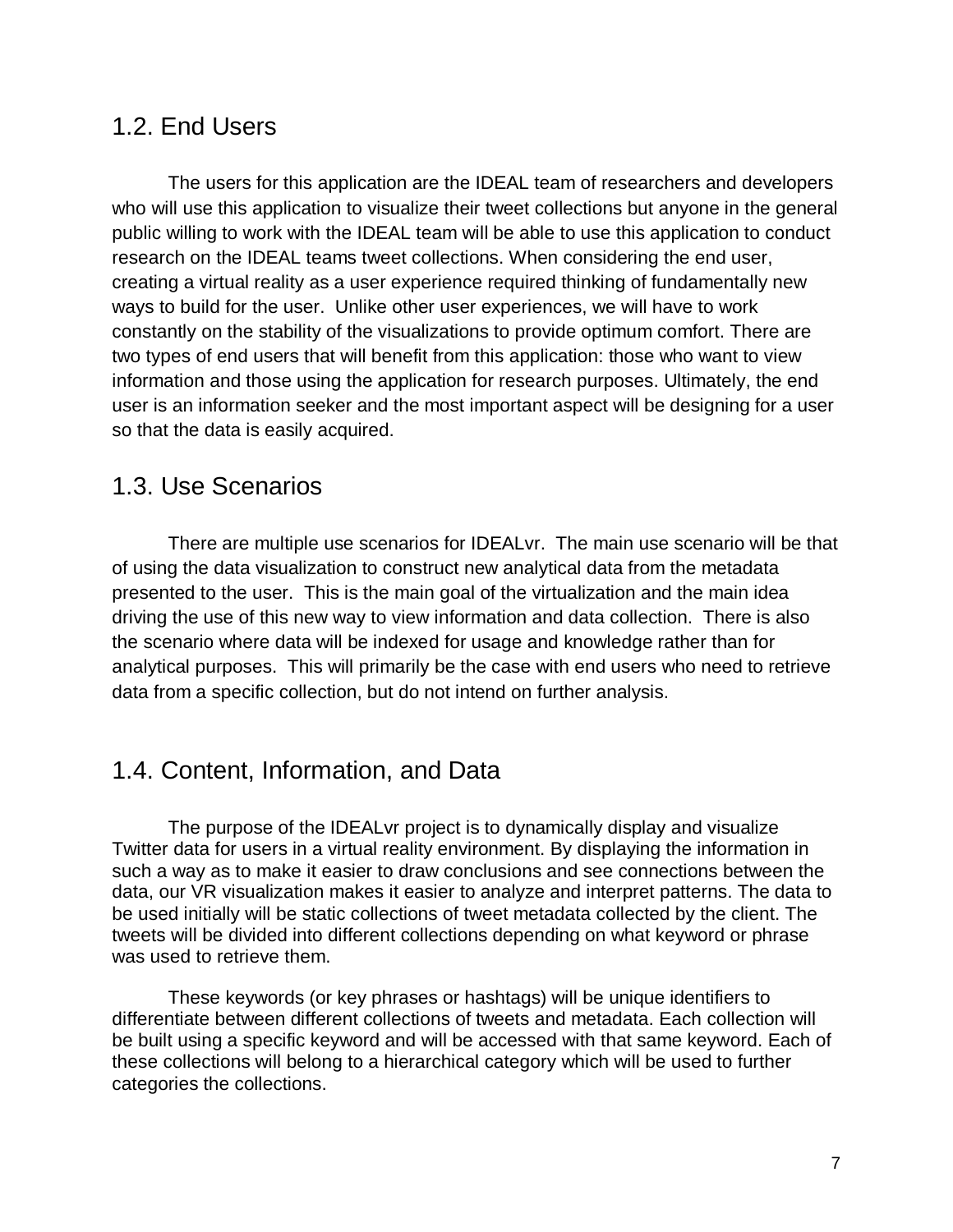#### <span id="page-7-0"></span>1.5. Interface

Visualization of data is the biggest part of the IDEALvr project. The goal is to create an interface that facilitates the viewing, searching and filtering of large collections of data. The benefits of immersing a user into an environment and displaying data through different techniques has been studied and proven in studies conducted by Dr. Bireswar Laha of Stanford University<sup>3</sup>.

The interface will be provided to the user as a visualization on a headset display which allows for a full spherical range of vision. The user will interact with the data by clicking on the components that will reform the visualization and allow for further interaction. The user will initially be show an organized display of categories. By clicking on a category, the display will be reloaded with an organized display of keywords representing collections. Clicking on a keyword will reload the display to an actual word cloud with the most frequent words that appear in the tweets of the specific collection selected.

The data in the virtual environment will be displayed in several ways. The project will initially display the categories of the collections in a word cloud spanning 360 degrees and surrounding the user in a spherical coordinate system. The data will be displayed in such a way as to avoid keywords from overlapping each other or from being too out of the way that it would take physical strain for the user to view a word. **Figure 1** displays how the word cloud will appear to the user. In this interface, the user will remain stationary but have full control of their field of view to be able to examine different parts of the word cloud at will.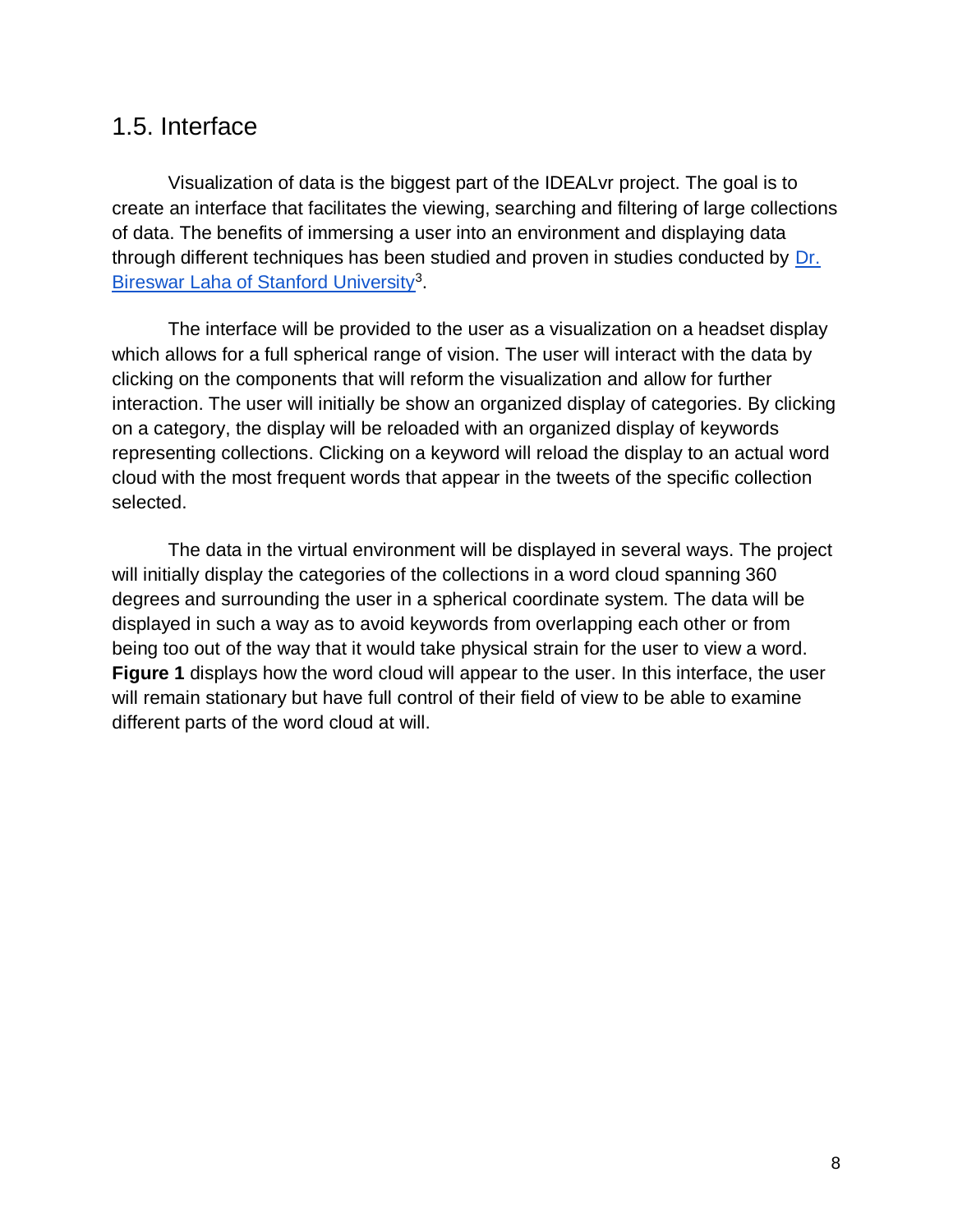

**Figure 1. Top view of placement of words in cloud with respect to user view range**

The main visualization technique that will be employed at this stage is to generate the words in the cloud to have different sizes and be organized in a user friendly way. The categories will be displayed in different sizes, depending on the percentage that their respective collections represents in the total amount of tweets aggregated in all collections in the category from the database built by the application. The higher the percentage, the larger the keyword will be displayed.

The category and keyword collection displays will be organized in a way such that the user of the application knows where to look for a certain location. These views will display text in an alphabetized order from left to right and will show larger collections in the middle and with smaller ones as the displays go up and down.

The initial view will show the categories. When the user focuses on a certain category (which will be indicated by highlighted text) and clicks the application, the word cloud will be automatically reloaded to show the collections that belong to the category which was clicked. **Figure 2** shows an example of how the word cloud will look from the user's point of view for the collection view. The category view will have the exact same visualization as **Figure 2**. The user will be able to tell the relative sizes of the collections without having to read and compare numbers. Careful consideration will go into determining a minimum and maximum size so that all keywords are still readable.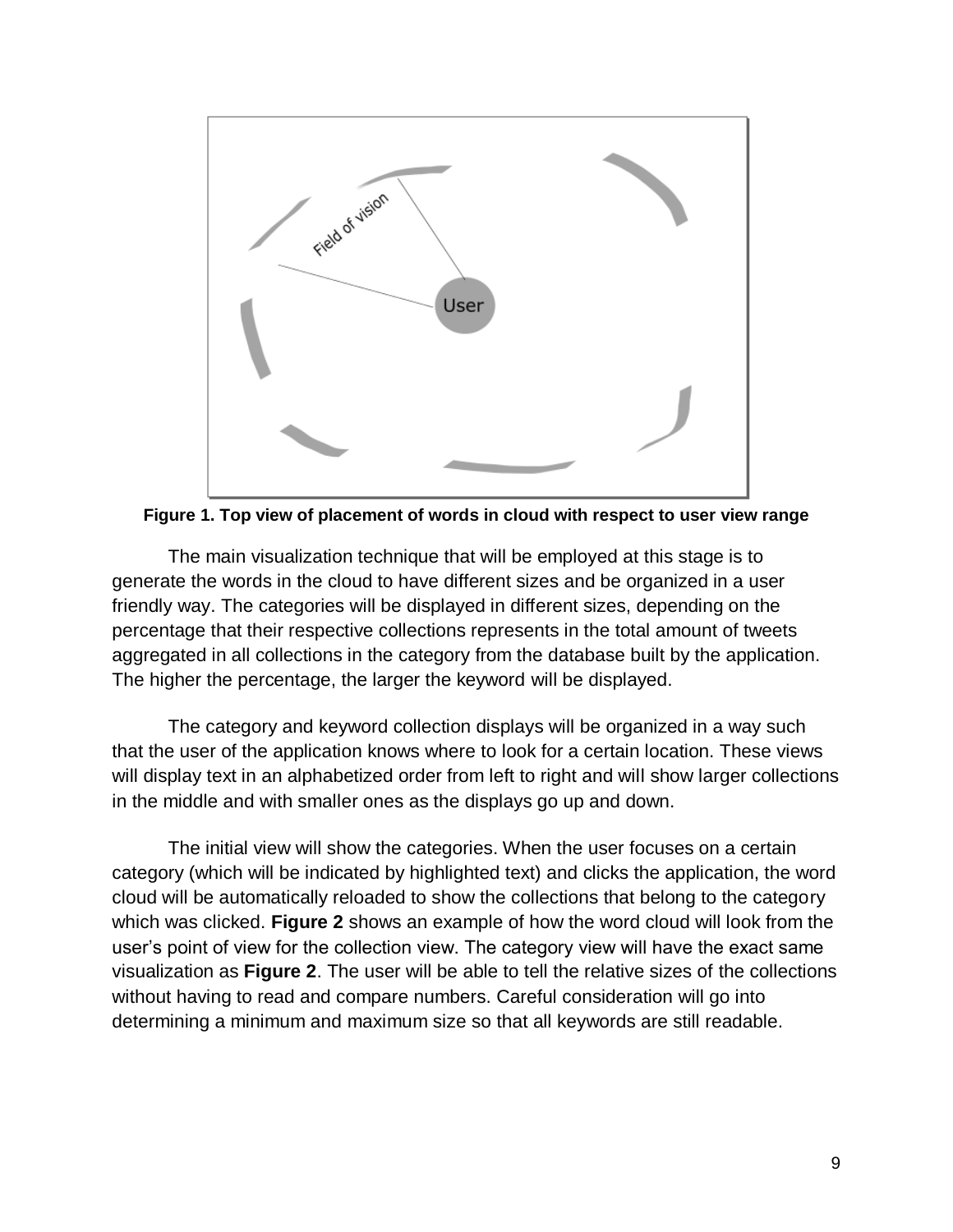

**Figure 2. Collection keyword display from user viewpoint with varied word size**

The last interface available to the user appears when the user selects a collection from the collection cloud display. In this stage, the user is presented with a word cloud of the most frequently appearing words in the tweet collection. These words will be placed randomly in the word cloud display but will also have varying sizes with larger words representing words that appear more frequently. This will allow the user to determine what the tweets in this collection were about. **Figure 3** shows how the frequent word display will appear to the user.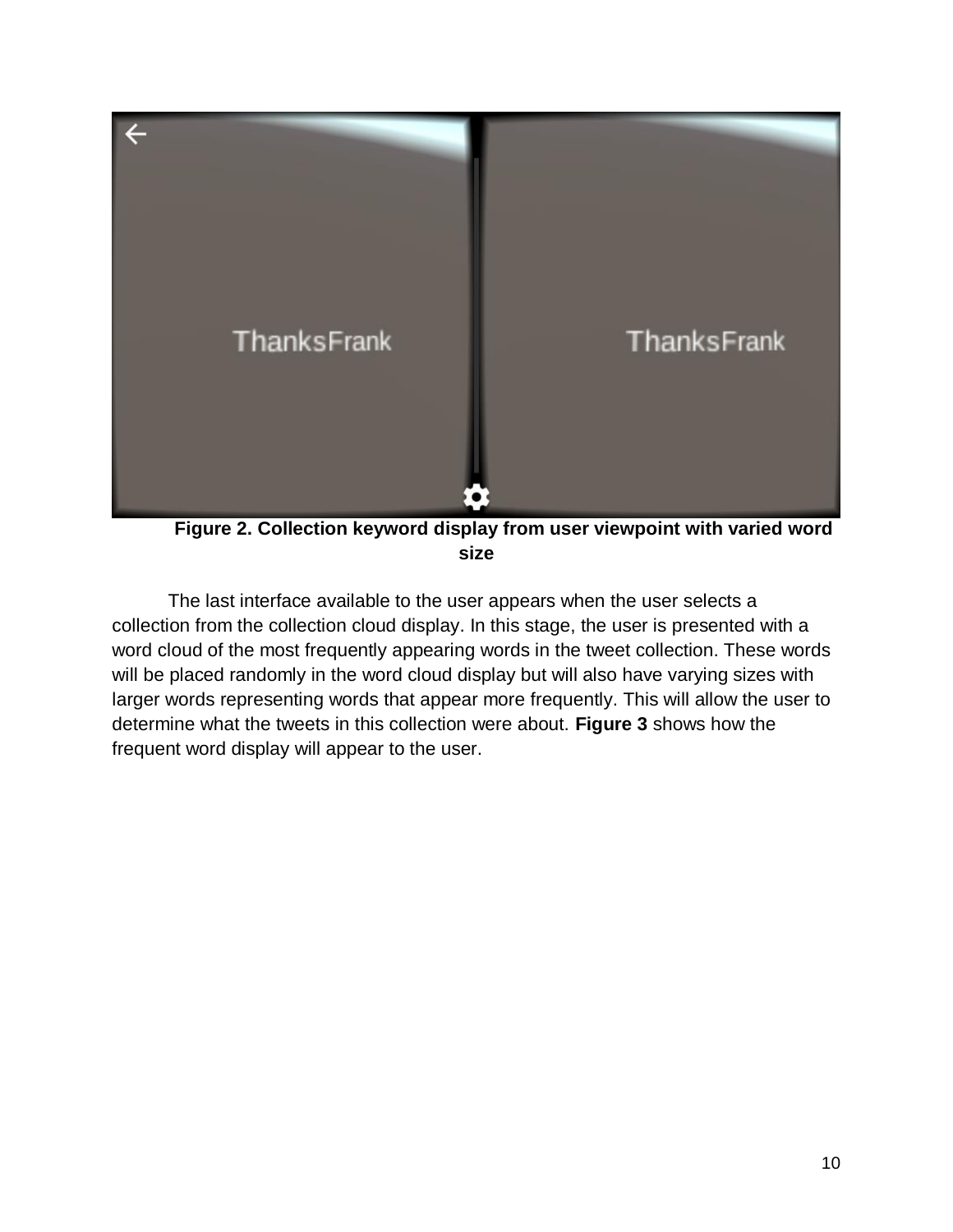

**Figure 3. Frequent word display from user viewpoint**

In every stage of the application, a "BACK" button will be present in a fixed location that the user can click on in any scenario. These buttons will appear in the same location at every screen so that the user knows where they are at all times. The "BACK" button will be available and clickable when appropriate. It will send the user to the previous point of the interface. For example, from the collection word cloud interface, the back button would send the user back to the category interface.

#### 1.6. Software and Hardware Specifications

The project requires the user to download Unity version 5.3.2 on a computer capable of running the software through the Unity website. The user then needs to download the most recent Android SDK or at least 1.8.0 version 60 through the Android website. The hardware necessary for running the IDEALvr application includes a Google Cardboard with any type of button that allows for clicking on the screen (a physical button or a magnetic sensor) and an Android phone with API level of at least 19 running at least Kitkat 4.4 or above. A Google Cardboard can be purchased at [http://www.amazon.com/Pro-Compatible-Instructions-](http://www.amazon.com/Pro-Compatible-Instructions-Construction-Experience/dp/B00Q1FITMO/ref=sr_1_1?ie=UTF8&qid=1461611771&sr=8-1-spons&keywords=google+cardboard&psc=1)[Construction-Experience/dp/B00Q1FITMO/ref=sr\\_1\\_1?ie=UTF8&qid=1461611771&sr=8-1](http://www.amazon.com/Pro-Compatible-Instructions-Construction-Experience/dp/B00Q1FITMO/ref=sr_1_1?ie=UTF8&qid=1461611771&sr=8-1-spons&keywords=google+cardboard&psc=1) [spons&keywords=google+cardboard&psc=1.](http://www.amazon.com/Pro-Compatible-Instructions-Construction-Experience/dp/B00Q1FITMO/ref=sr_1_1?ie=UTF8&qid=1461611771&sr=8-1-spons&keywords=google+cardboard&psc=1)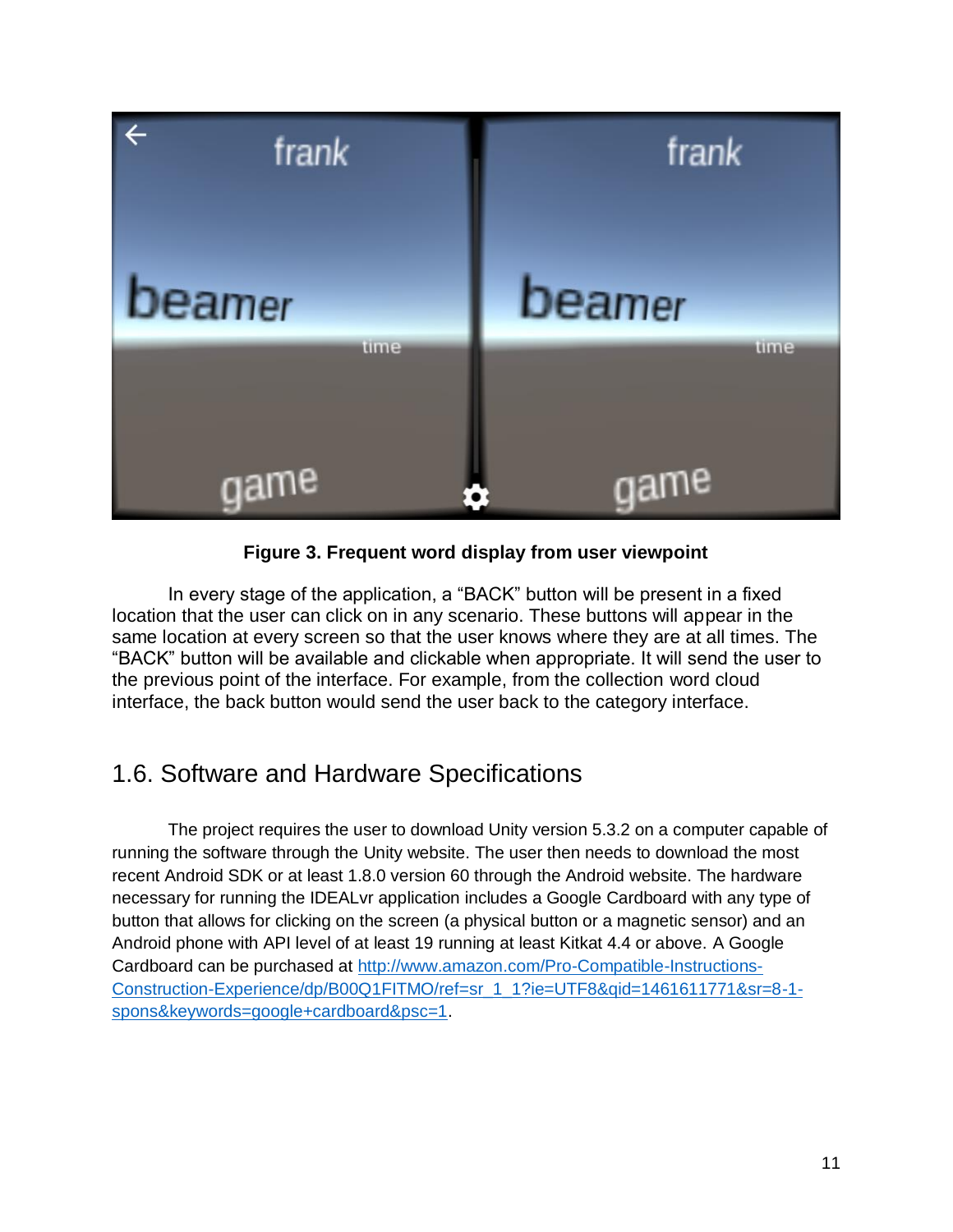### 1.7. Application File Overview

This section provides an overview of the folders and files located in the accompanying ideal-vr.zip folder which contains all of the code and sample data necessary to run the application.

| <b>File/Folder</b>                   | <b>Description</b>                                                                                                                                                                                                                                                                                                                                                                                    |
|--------------------------------------|-------------------------------------------------------------------------------------------------------------------------------------------------------------------------------------------------------------------------------------------------------------------------------------------------------------------------------------------------------------------------------------------------------|
| ideal-vr                             | This folder is the Unity project. When opening<br>the ideal-vr application in Unity, this is the folder<br>that should be selected.                                                                                                                                                                                                                                                                   |
| ideal-vr/Assets                      | This folder contains all of the scripts and data<br>necessary for the application to function.                                                                                                                                                                                                                                                                                                        |
| ideal-vr/Assets/FormWordCloud.cs     | This C# script provides the necessary<br>functionality to read the generated JSON files<br>from the StreamingAssets directory. It also<br>contains the algorithms to calculate the location<br>of the words in the word cloud shape in a virtual<br>environment. This scrip is attached to the Word<br>Cloud object in the Unity editor.                                                              |
| ideal-vr/Assets/TextSelector.cs      | This C# script provides the necessary<br>functionality for calculating user sight vectors<br>and word selection and clicking. It is attached to<br>the word selector object in the Unity editor.                                                                                                                                                                                                      |
| ideal-vr/Assets/Cardboard            | This folder contains all of the necessary Google<br>Cardboard objects and assets that work in<br>Unity.                                                                                                                                                                                                                                                                                               |
| ideal-vr/Assets/StreamingAssets      | This folder is the hierarchical structured folder<br>that is created by the Parser. It is where all of<br>the JSON data files that the application reads<br>from are stored and found by the application<br>using the FormWordCloud script. It is essential<br>that this folder has a proper structure as<br>defined in section 1.8 and is placed in the<br>Assets folder.                            |
| ideal-vr/ParserUnity/src/Parser.java | This Java code parses through the collections<br>and creates the JSON files that the<br>FormWordCloud script reads. It generates the<br>files by reading from a StreamingAssets folder<br>located in the ParserUnity directory. The<br>StreamingAssets folder in the ideal-<br>vr/ParserUnity folder should be placed into the<br>ideal-vr/Assets folder so that the application<br>has access to it. |

**Table 1. ideal-vr.zip File Overview**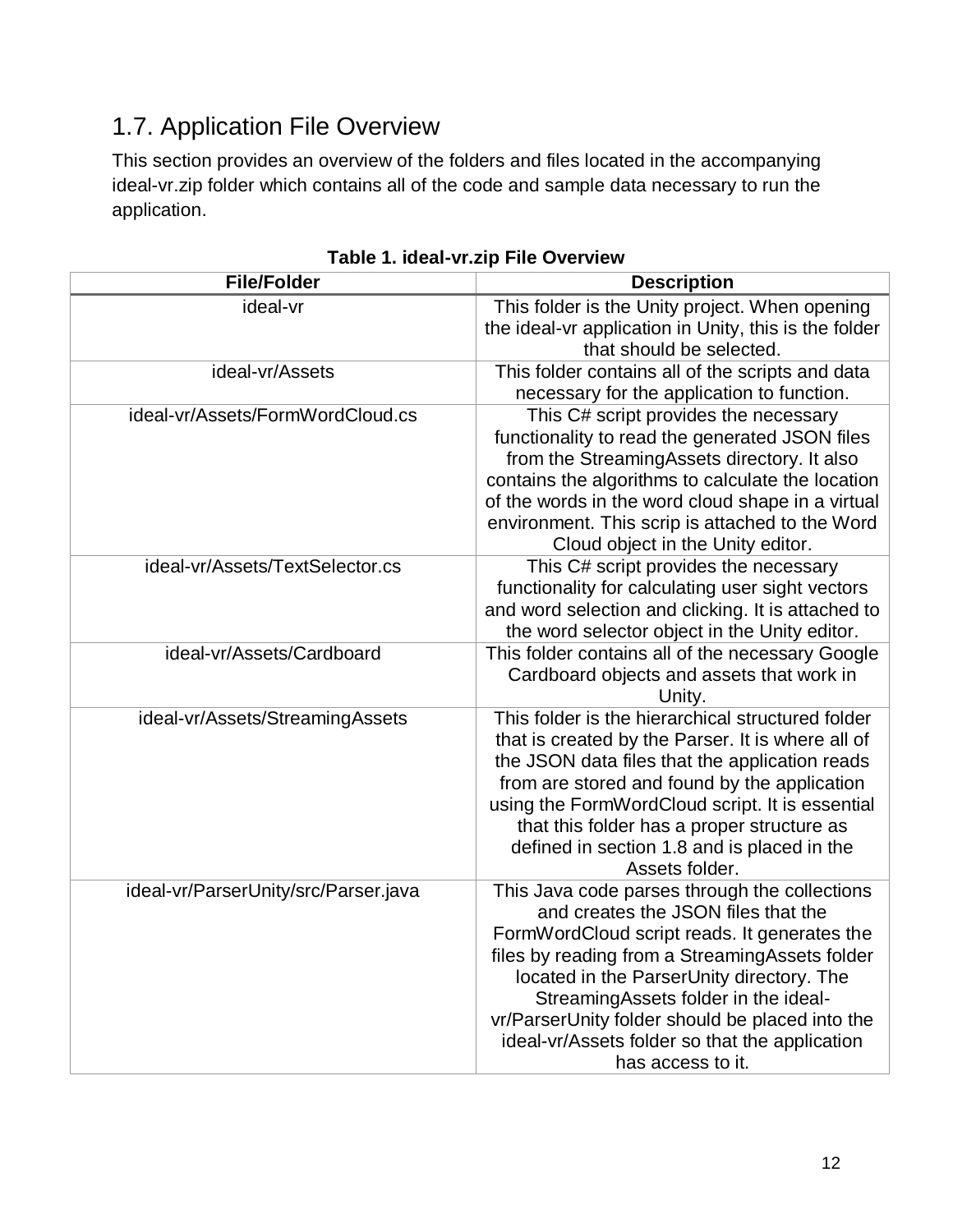### 1.8. How to Run Application

In order to set up the application, the user must:

- Download the project folder and place it in the Unity workspace folder.
- Open the ideal-vr project folder in the Unity editor
- Make sure the Unity editor is linked to the Android SDK by:
	- o Pressing **Edit** then **Preferences** then **External Tools**
		- o Locating the Android SDK in the text box that says **Android SDK**.

In order to customize the IDEAL collections to be included in the visualization:

- Enter the ParserUnity folder in the ideal-vr folder.
- Create a folder named StreamingAssets,
- Inside StreamingAssets make folders named as the categories from the different collections you want to include.
- Manually drop the collection into its respective category folder that was just created. Run the Parser code from the ParserUnity/src directory in order to generate the proper JSON files that the application will read.
- Copy this StreamingAssets folder into the Assets folder inside the ideal-vr project folder (replace the existing one if necessary).

In order to run the application on the phone:

- Make sure the user's Android phone is connected as a media device to the computer through a USB cable.
- Select **File** and then **Build Settings**.
- Select **Android** in the **Platform** menu and then click **Build And Run**. The Unity application will ask you to name and save an APK file. Keep the default name and select **Save**.
- The application will then automatically detect the user's phone and upload the application and automatically run it.
- Place the Android phone into the proper position in the Google Cardboard to finish the setup.
- The application will be up and functional immediately.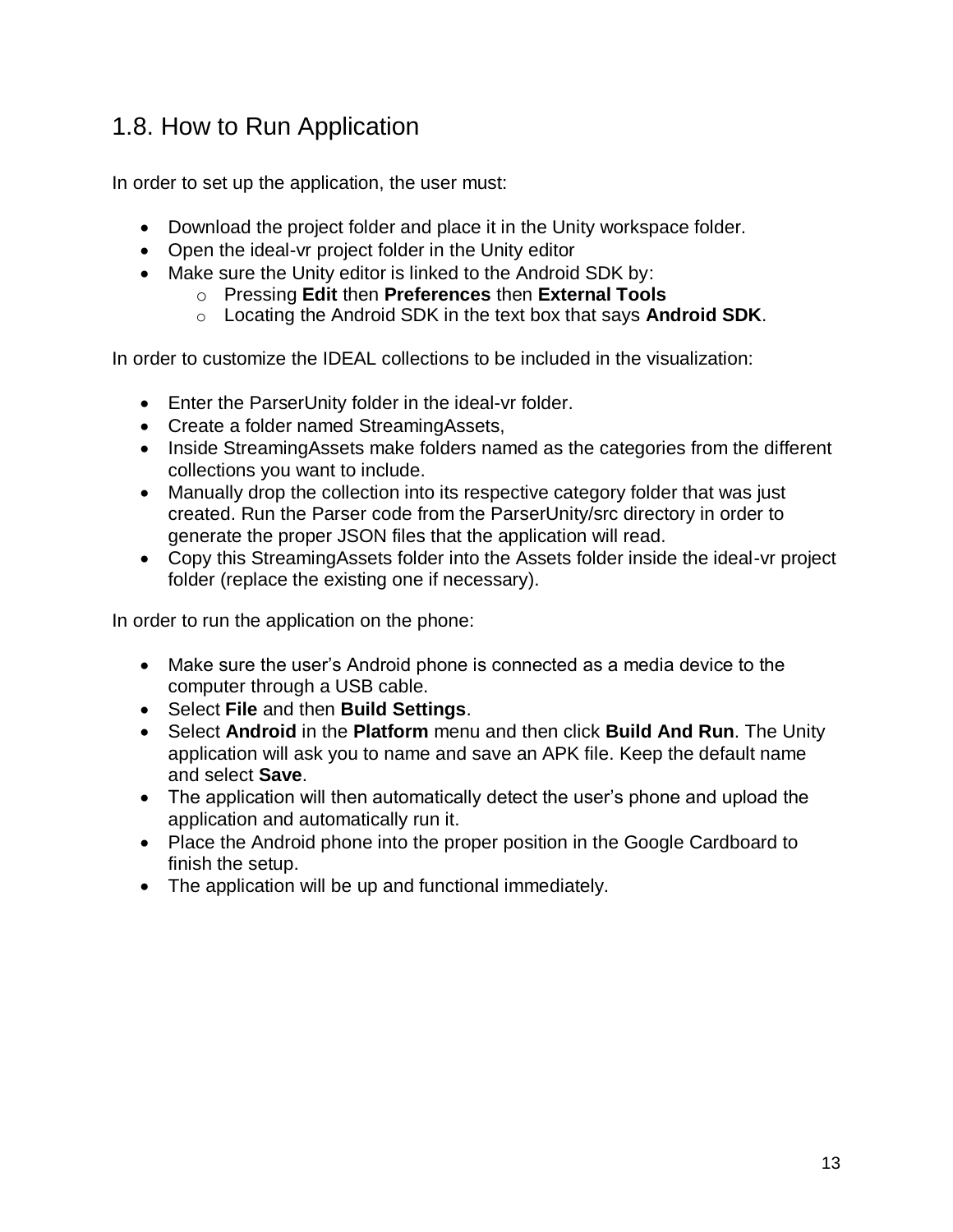# <span id="page-13-0"></span>**2. Developer Manual**

#### 2.1. Design

This section goes over the design and general idea of the IDEALvr application. Refer to section 2.2 for a detailed description of actual implementation.

#### <span id="page-13-1"></span>2.1.1. IDEAL Database

We will be using data from the IDEAL database to build our virtual space. This database contains massive collections of tweets separated into categories and events. The database currently holds over one billion entries spread out from categories pertaining to social, political and global concepts. The data in this database was extracted by querying the Twitter database, using Twitter's APIs. Currently the IDEAL team has developed the code to retrieve these databases.

#### <span id="page-13-2"></span>2.1.2. User Experience

Once the user decides upon the category that they would like to explore, they will select that option and be immersed in a new view containing all of the keywords and hashtags for that category which represent the collections in the category. Keywords differ because while hashtags are purposefully tagged with a '#' by the user, keywords are words or phrases extracted from their tweet. Once a keyword is selected, a new view will be generated. After selecting an option on this screen the user will then view a word cloud of the most frequent words in the tweets of the selected keyword.

#### 2.1.3. JSON Parsing and Printing

JSON (JavaScript Object Notation) is the lightweight data-interchange format that we will utilize for the collecting and passing of information through the application. JSON plays quite a large role in this project. The IDEAL data used for the project was saved as JSON strings in a file for each collection. For a specific collection, such as "ThanksFrank," every tweet collected for that hashtag would be stored on an individual line of the file. Each of these lines contain a JSON string with all of the information extracted for a specific tweet. Determining the number of tweets for any collection is as simple as counting the line numbers for that file. Additionally, the data for the word cloud will be saved as and read from JSON strings. The IDEAL data contains a plethora of information; however, only the keywords or hashtags and the number of occurrences for that specific query are needed for displaying the word cloud along with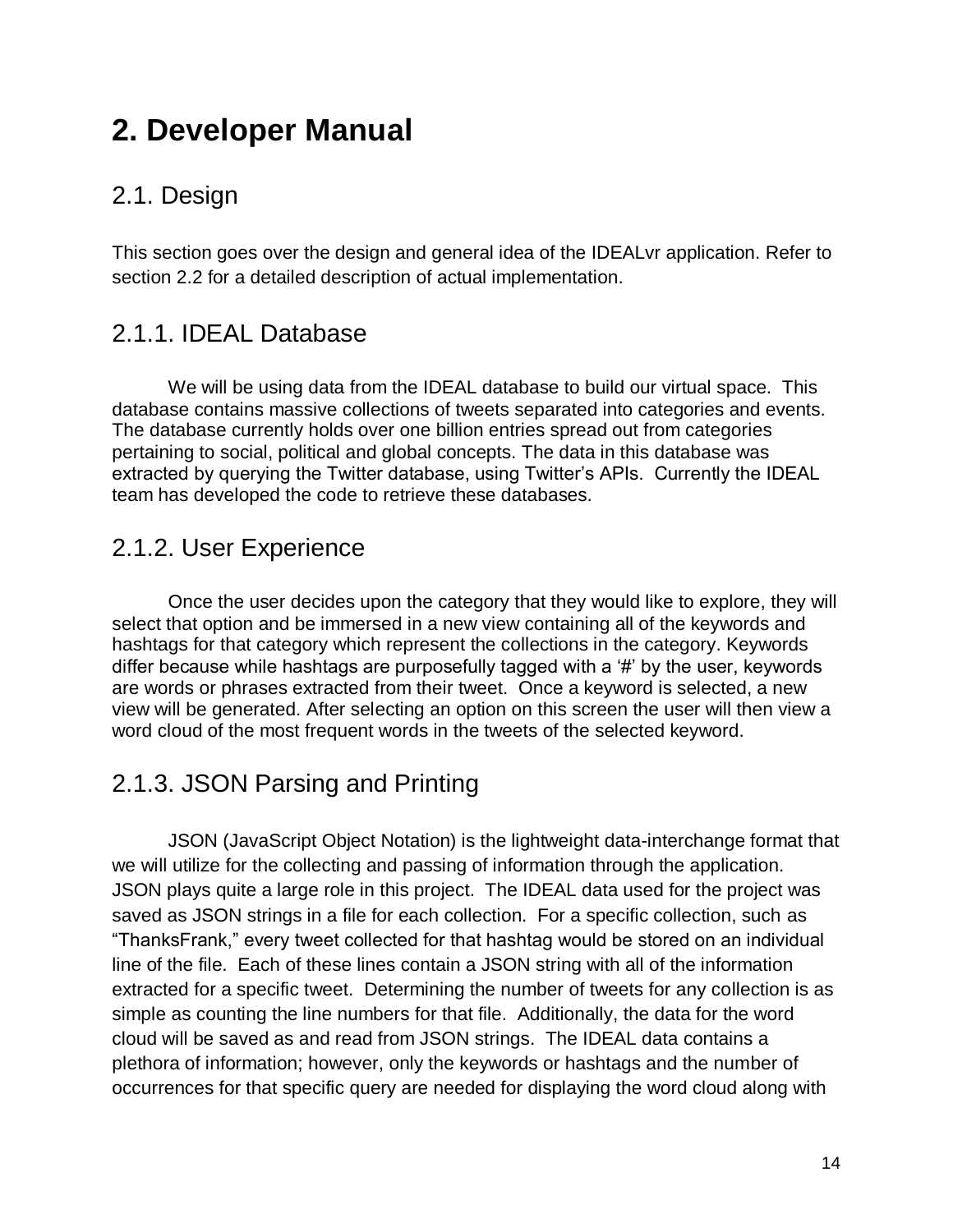the correct relative size of each word in the cloud. Once occurrences are determined by line number, the correct display text for the cloud is extracted by using the name of the original folder (for categories) or filename (for specific file collections). There may be many different types of JSON strings stored for different views such as the categorical, event, collection, and date views. Nevertheless, each individual string would only contain the word or phrase that was supposed to be viewed, along with the number of occurrences.



JSON Files for Specific Hashtag/Keyword Collections

**Figure 4. File and folder hierarchy for storing categories and tweet collections**

**Figure 4** shows the entire, general, file hierarchy for the project. Every file containing the JSON strings will be stored in the same folder as whatever information that it is displaying. For example, the original screen with the categorical view has all the categories stored as subfolders in our root folder. The only other file in that root folder contains a file containing all of the JSON strings with the names of those category subfolders and the number of tweets contained in those subfolders. If one were to explore one of those category subfolders, they would find the original JSON files from the IDEAL project. The only other file this subfolder would contain is a file containing all of the JSON strings we created with the names of the keywords/hashtags contained in this category along with the number of tweets in each file.

To achieve this level of organization, our group created a Java program to go through all of these folders and produce the files containing the JSON strings. After creating these files, the program makes sure to save the files in the correct place so that the word cloud application knows where to look for display information. Currently it is still required that someone creates all of the category folders then saves the correct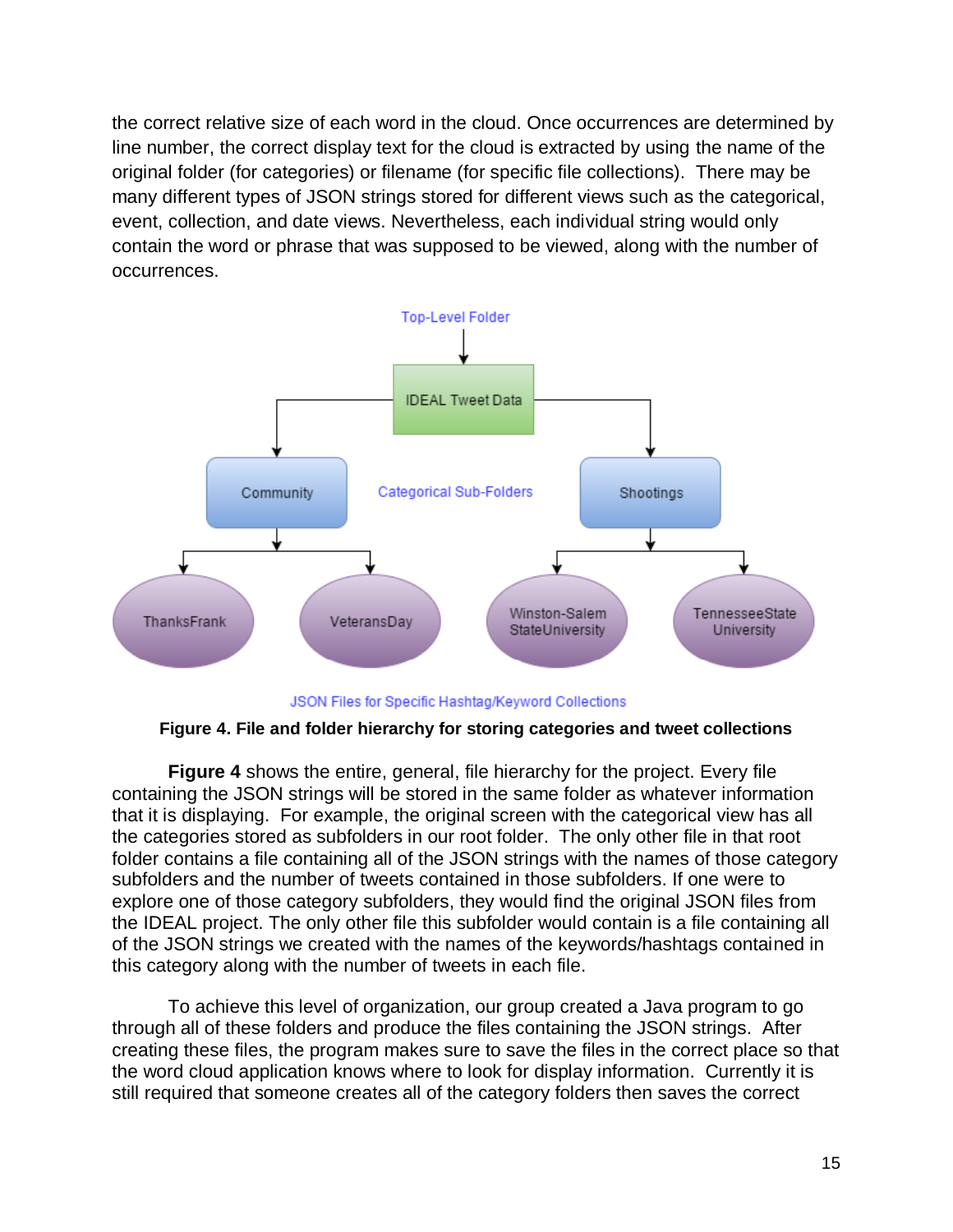keyword/hashtag collections to the corresponding folder. Everything else from this point is automated. In a future iteration of the project, there will be a way to create these categorical folder automatically, as well as save the corresponding collections to them.

#### <span id="page-15-0"></span>2.1.4. Frequent Word Analysis

There will be a feature to read and process the list of tweets corresponding to a specific collection and build a list of frequently appearing words. The application will process a certain collection's tweet file and create another JSON file which will be of the same structure as the previously generate JSON files. The processing will involve a linear word analysis to determine the most frequently appearing 20 or so words in the collection of tweets, which is a costly process but will only be run once when generating the file hierarchy. Using this JSON file, we will create a separate word cloud next to the tweets view that will consist of the generate list of words. The user will be able to tell what a collection is about and what occurred by seeing the most relevant words at a glance. This feature is where the VR experience could significantly improve, compared to the desktop/smartphone experience that users currently use to find and group the same data.

#### <span id="page-15-1"></span>2.1.5. Unity

Unity will be used for all of the rendering and design of visual information. This engine was a great choice because it allows for easy general development that can then be deployed as an Android, iPhone, or web application. A combination of C# scripts and 3D graphical objects are used to represent the word cloud and its layout. When the application is run, the Unity engine processes the JSON files to output the correct view.

The ability for this application to be produced for so many different platforms is very powerful because most users of technology would be able to access this app with at least one of the options previously stated. Smartphones other than the iPhone and Android devices could easily use the web app to use the same features as the native applications. Even if someone did not have a smartphone, they could use a computer to view the web app or even a tool like the Oculus Rift to still have the full VR experience. The use of Unity has essentially future proofed this application.

#### <span id="page-15-2"></span>2.1.6. Cardboard

The Google cardboard Unity SDK was used to seamlessly convert the 3D world developed in Unity into a split screen version that could be used with Google cardboard. Implementing this capability was as easy as importing the SDK and replacing the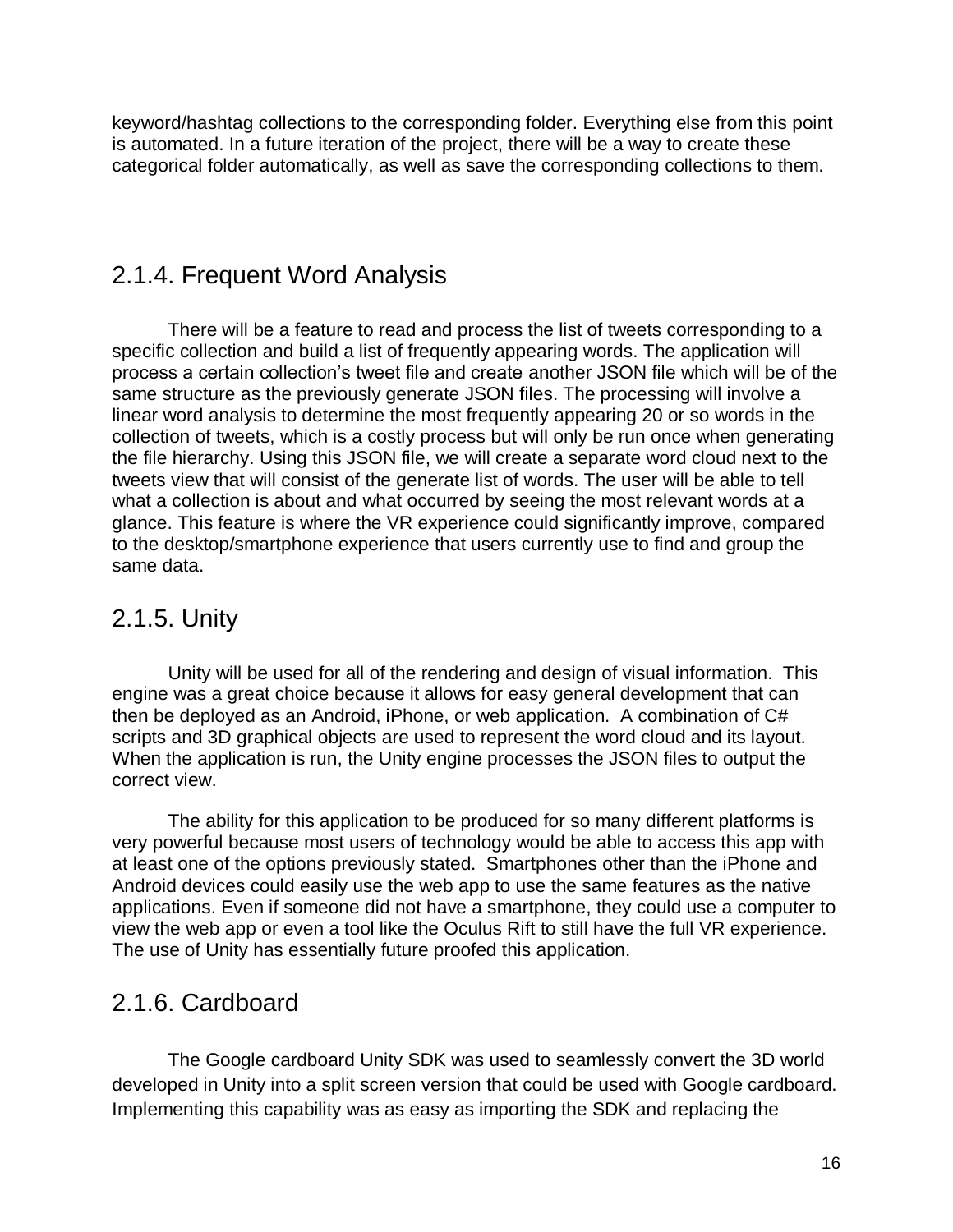standard viewing camera with a Google cardboard viewing camera. The Google Cardboard can then be used to visualize the application as a 3D environment. Cardboard has a button on the side that translates to a user clicking their phone. Cardboard was chosen as the main focus for the project because of the wide prevalence of smartphone owners in the world, the ability to view applications in 3D and the button that allows for clicking. With a \$10-35 purchase, a user could easily turn their normal smartphone into a full VR experience.

#### 2.2. Implementation

This section goes over in great detail the steps taken to build the application. Following these steps should allow a developer to implement the project from scratch into its current state.

#### 2.2.1. Setting Up Cardboard Unity Project

The IDEALvr application is developed in Unity specifically for a Cardboard application. The first step of the project is to visit the Unity site at [http://unity3d.com/get](http://unity3d.com/get-unity/download)[unity/download](http://unity3d.com/get-unity/download) and download Unity along with the Unity SDK. Unity is free for individual and educational purposes. Unity provides an interface and framework for rendering and creating interactive 3D worlds.

This application is going to be developed for the Google Cardboard which already has a Cardboard development kit. In order to download the Cardboard Unity SDK, visit the page<https://developers.google.com/cardboard/unity/get-started> to download the SDK and a demo application. In a newly created Unity project that was created before, go to **Assets** in the menu bar, then click **Import Package**, and **Custom Package**. Search for the Google Cardboard SDK and select it to import it into the project. This SDK provides the assets and objects necessary to start developing a Google Cardboard application in Unity.

When one creates a new Unity project, an empty world is generated by Unity. Create a **Scene** which will allow the user to place objects into the world. Through this interface, you can create 2D and 3D objects or download and use already existing assets which are objects with properties already defined by Unity or Unity users. Objects can be easily placed into the Unity world by dragging and dropping them into the assets hierarchy window of the Unity project. Every object has a set of properties which can be set or dynamically changed through the use of a script.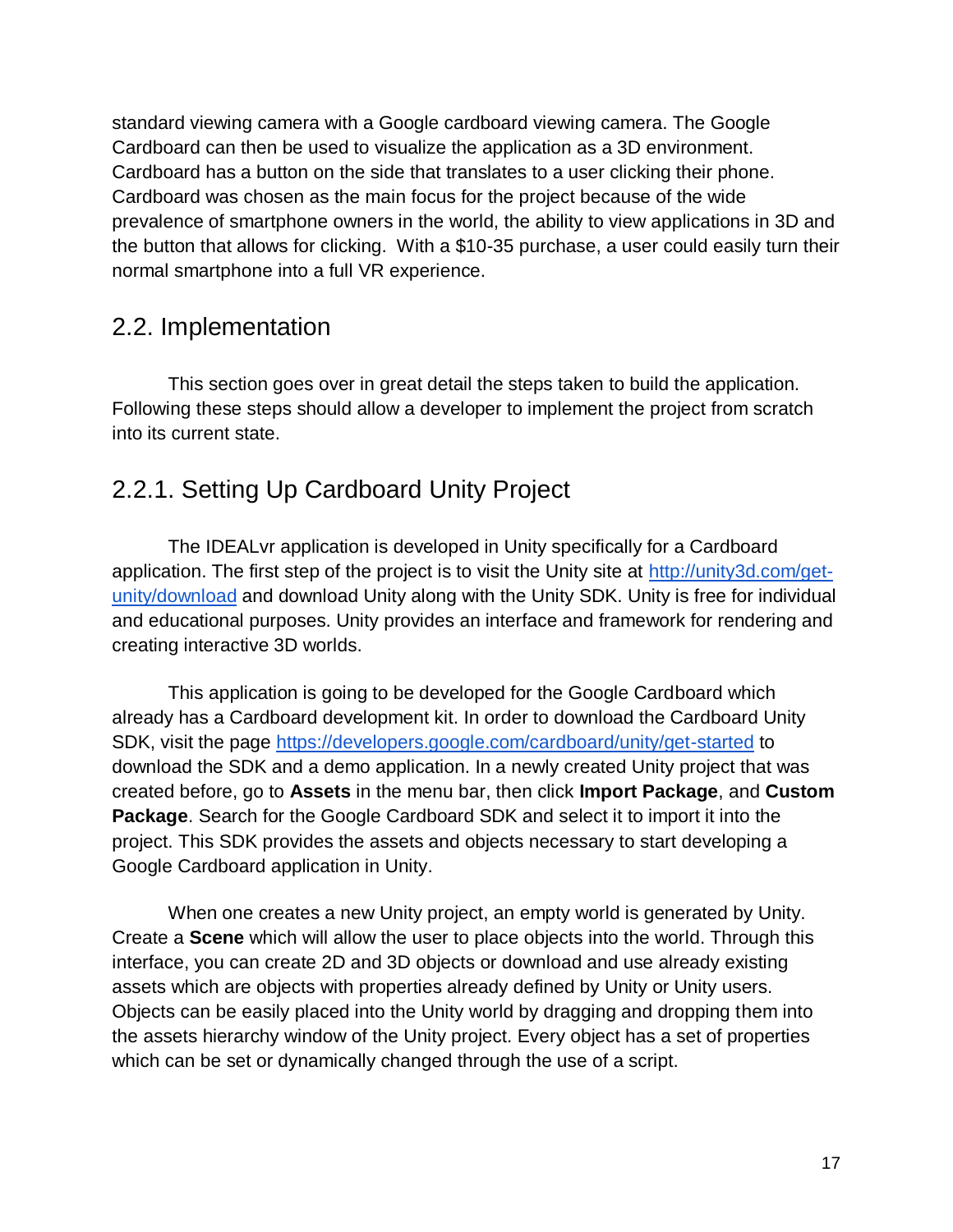The way Unity allows the user to view the 3D world is through the use of a camera object, whose X axis, Y axis, Z axis and angle can be statically set or changed by using a script. When an application is run, the window the application displays is the same view as the camera. In order to make the application compatible with Google Cardboard, instead of using the camera provided by Unity, it needs to use the camera provided in the Cardboard SDK package. This camera can be found by looking at the **Assets** folder, then clicking on the **Cardboard** folder, and then the **PreFab** folder to find the prefabricated cameras. Choose the **Cardboard Main** camera and drag it into the assets hierarchy window. This camera differs from the Unity once because they provide a stereoscopic view compatible with the Google Cardboard. This camera gives the application a sense of depth and makes the application more immersive.

The IDEALvr application is being developed for Android phones because they are the only device that supports Google Cardboard. In order to build and place the application on a device, go to **File** in the menu bar, then **Build Settings**, and select the **Android** format. Under **Player Settings**, set the bundle identifier to something appropriate, in our case **com.idealvr.WordCloud**. Click **Build**. When the application builds, it will create an Android Application Package (APK) file. During the build process, Unity will automatically look for any attached devices or virtual machines. An android phone or VM with an API level of at least 20 is necessary to run the application. Select where you want to place the generated APK file and it will automatically launch the application on the selected device. The user need place the android phone into the hardware component Google Cardboard in order to visualize the application appropriately.

If the IDEALvr application is ported to a web application, we will change the camera and use the original camera provided by Unity. Code for taking user input through the keyboard, ideally the arrow keys, will be implemented so the user can have a range of view similar to the Cardboard implementation. Instead of building an Android format, we will choose a web application.

#### 2.2.2. Generating Word Cloud

An important aspect of the IDEALvr project is generating the word cloud of categories, keywords and tweets which will surround the user camera. In Unity, this word cloud will be represented by a single object with a script attached to it.

In the Unity scene created in section 2.2.1, go to **GameObject** in the menu bar and create a new empty object named WordCloud. Select this object on the scene window and in the properties window, attach a new script called FormWordCloud.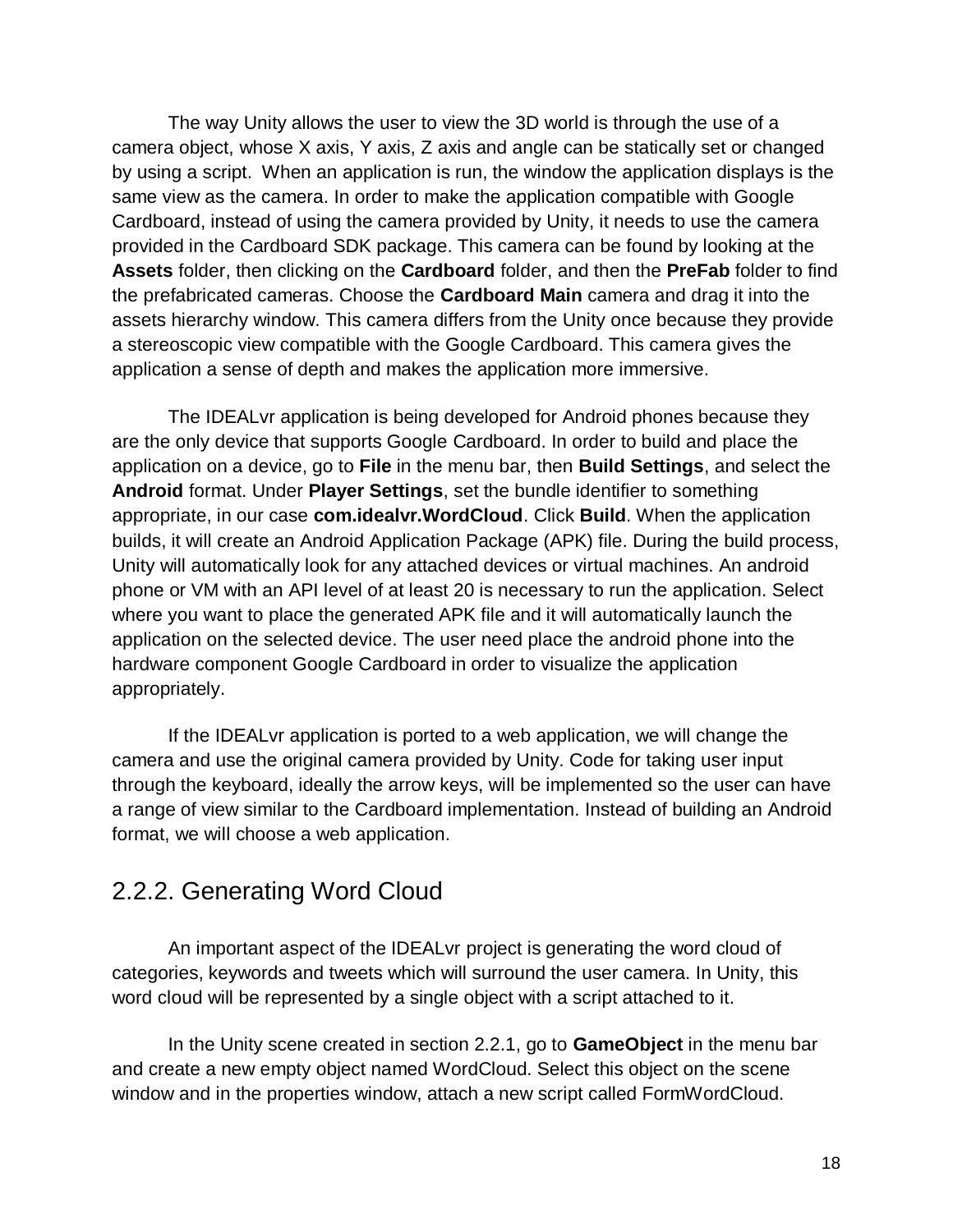This script takes two parameters: the child object which is the object that will be displayed in the word cloud and the size (radius) of the word cloud. The child object for this word cloud is going to be a 3D Text object. Under the **GameObject** option, select **3D Object** and then create a **3D Text** object. Right click on the 3D Text object in the object hierarchy window and create a prefab of it. A prefab (prefabricated) is an object with already set properties. This will allow the script to create several of these prefab 3D Text objects rather than instantiating new ones. Delete the 3D Text object that was placed into the scene because it is no longer necessary. Click on the WordCloud object and set the child parameter as the **Word Cloud** object and the **size** parameter as 120.

The script consists of a Start method which is called when the scene is generated and the WordCloud object is created. The Start method calls a method which retrieves the JSON file of the words to populate the cloud with, as described in section 2.2.3. The Start method then calls a method to parse through the JSON file, turning each JSON entry into a Phrase object which holds the text and occurrences of each entry. This method also aggregates the occurrence counts and creates a total value of the occurrences which will be used to determine the size of the text. After these phrase objects are made and added to a List data structure, the Start method calls one last method that generates the positioning of the phrases in the scene. This method uses an algorithm developed by Andrew Sage<sup>4</sup>. This algorithm generates a list of points evenly distributed in a sphere shape. The points hold the X, Y and Z coordinates which the phrases will be placed at in the scene. For every point, we create a new child object which in this case is the 3D Text object and attach it to the scene.

This script generates the word cloud and displays it in the Unity world. Interaction with the world cloud is discussed in section 2.2.4. When a user clicks on any of the word cloud's child objects, we will change the JSON file that the world cloud reads from and regenerate the sphere.

After the implementation of the necessary aspects of the word cloud, testing was performed with different collections in order to make sure that the word cloud was readable by users. It was noted that the word cloud for categories with a large amount of collections will create a jumbled mess with too many words, too close to the user. It was impossible to read and understand what was going on. The script attached to the word cloud object in Unity takes in a size parameter. This size is the radius of the word cloud in relative pixel sizes defined by Unity. A technique of trial and error was used to determine a word cloud size which would fix this problem while keeping all other word clouds readable. A radius size of 120 was the optimal solution to keep words from being generated on top of each other and too close together.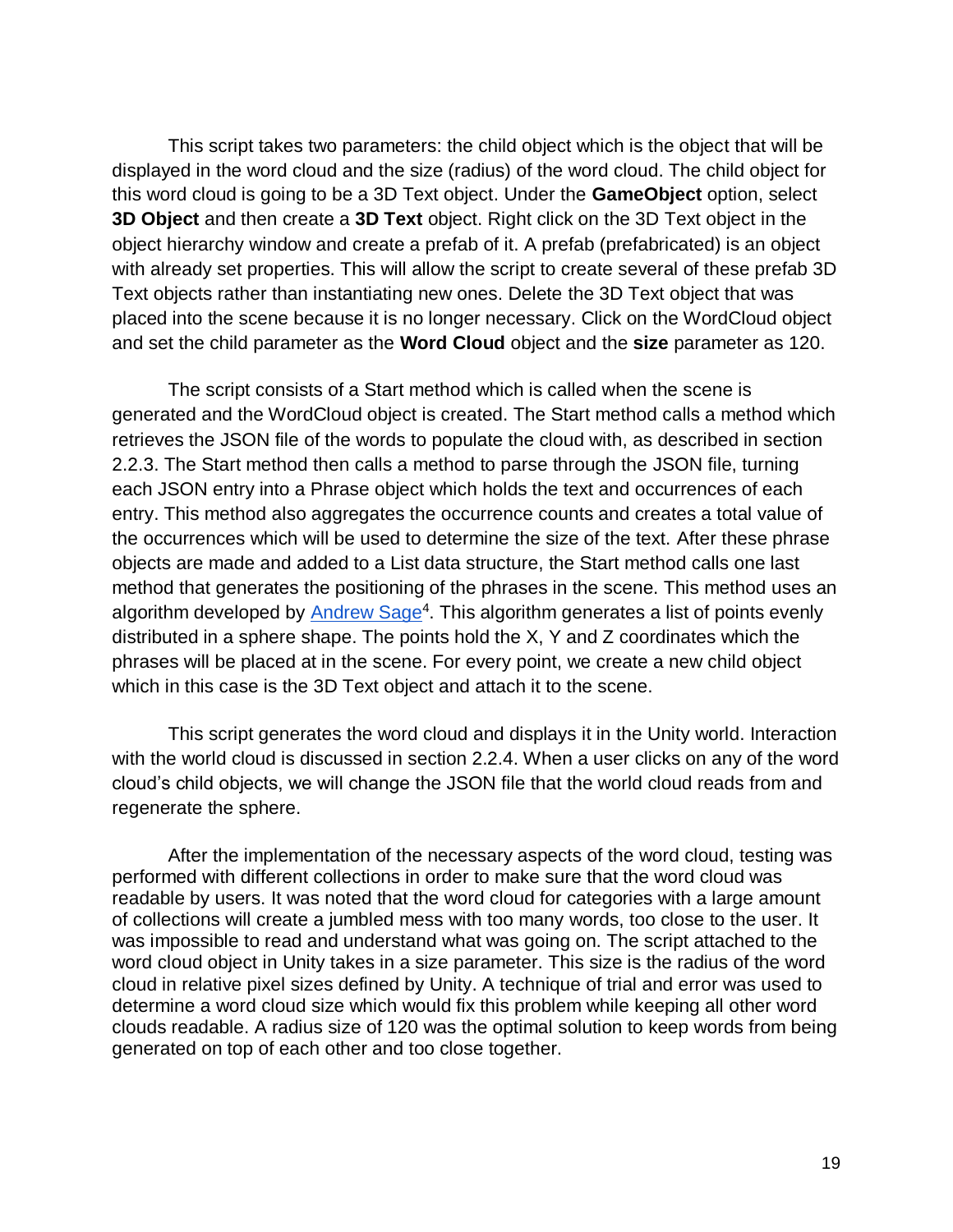The second problem related to the scale of the word cloud was when certain collections or keywords had a massive amount of occurrences. This would make some words simply too large for the user to make out what they are. Conversely, the same problem occurs for objects that have too little occurrences. They become too small to detect. A limit was added when forming the scale of these words according to their occurrences. If a word appeared in the top 20 percentile of the list of words ordered by occurrences, then the word size was decreased. If it appeared in the bottom 20 percentile, the word size was increased.

#### <span id="page-19-0"></span>2.2.3. Populating Words from JSON file

In integrating the JSON files into the project, the first step is to assemble the formatted IDEAL data into a JSON format specific to our application. There are multiple ways to do this, but for us that is done in the word cloud structure and generated from the IDEAL data. Our JSON reads in the following format:

#### **private string jsonString = "[{\"term\":\"Japan\", \"occurrences\":504}...]";**

The objects start and end with '{' and '}'. Between them, a number of string value pairs can reside. String and value is separated by a " and if there are more than one string value pairs, they are separated by ','. The syntax for our JSON follows the general syntax of { string : value, .......} where "term" and "occurrences" are our string types. These are the only two fields that are needed for this step in the data collection per object. The term for every object identifies the data that will be displayed visually and the occurrences identifies the frequency of the term being used in the metadata. Together, the term displays the specific word to represent the data and the occurrences determines the size of the text object displaying the word for the term value of the object.

#### <span id="page-19-1"></span>2.2.4. Data Structures

The average file is 10-60 MB. There are 8 different categories tagged in the IDEAL data so there would be 8 directories that all collections were sorted into. Being that the individual collections do not have a category tag, they must manually be sorted into their corresponding category directory. With over 1000 collections, it could take a few hours to manually sort all of them into the correct category directory.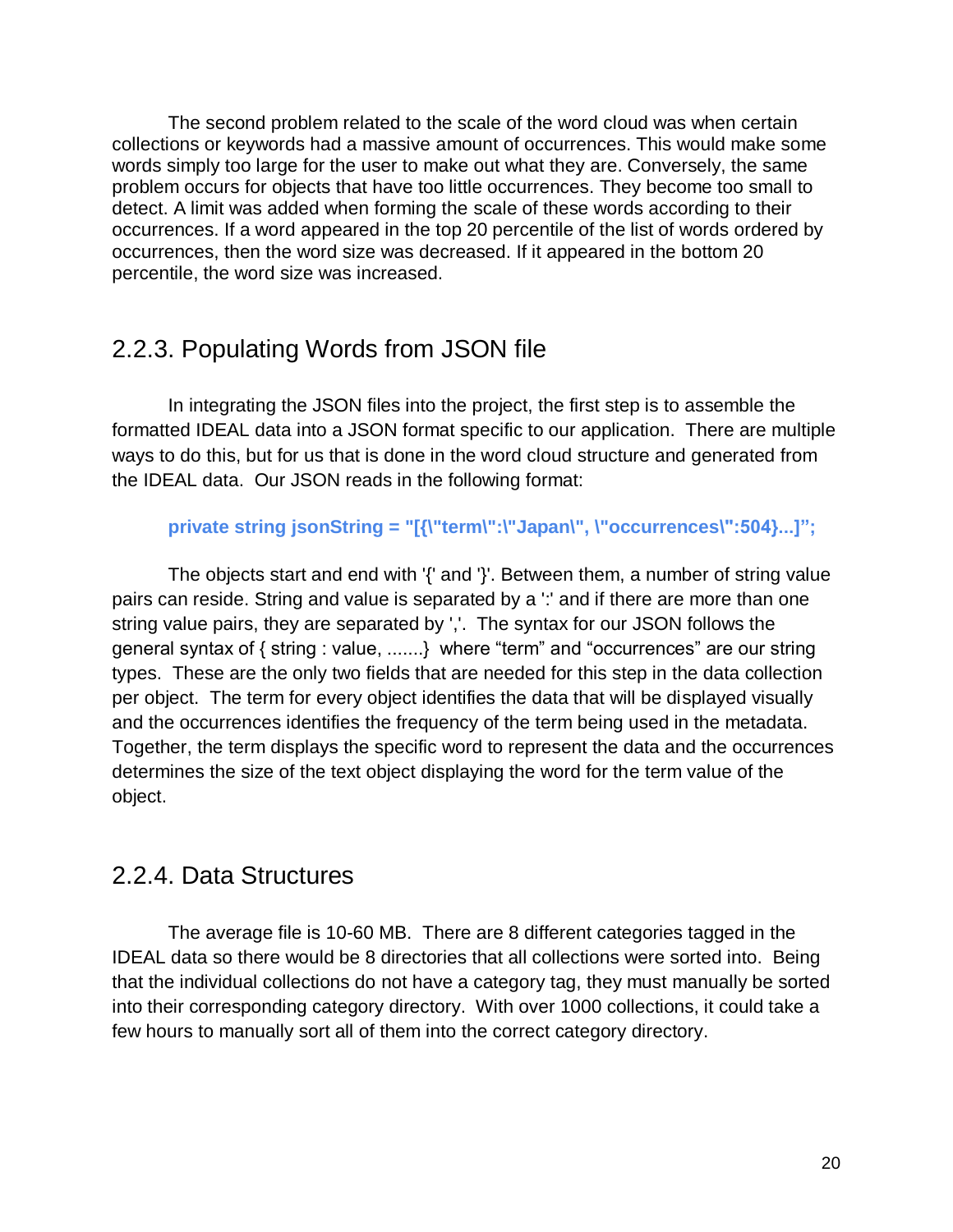The data structures used in this project consist of directories, files, and JSON strings. Categories are represented by directories, collections are represented by files, and the individual tweets are represented by JSON objects.

#### 2.2.5. Implementing User Interaction with Cloud

The next step in the process was to develop a way for users to interact with the interface. We wanted the user to be able to select an option on every view to be able to advance to the next word cloud while specifying the category more. Working with a VR headset means that the user does not have interaction tools besides their own movement to help them guide. This means we will be capturing the line of sight for the user to be able to interact with the cloud. The process for interacting with the cloud is coded in the Text Selector script.

To accomplish this, we started off by creating an empty object for the scene to become a controller for the selected object. What is important in this step is identifying objects in the word cloud to be selected. We needed to create a script to be able to only select words in the cloud and ignore other objects that are a part of the scene created in Unity. To accomplish this, we set a global object that is updated per frame in the rendering of the view, which is rendered at 30 frames per second.

When we start to update the selection object, the first thing that is instructed in the controller is to capture the motion of the camera. After recognizing the position of the camera, the next step in the algorithm is to develop a way to capture the word selection. The first step in this process is to recognize the object type "Word" and then set it to a variable if the word is hit with the camera focus. Once the camera focus captures the word, there is a check for a value to make sure we have a target object. Following that we transfer the object data to a TextMesh object that will carry the phrase inside the object in the virtual reality. Once the word is captured, another check for the word is done before we move on to act on the object. Once we recheck the object's location and phrase, we set the phrase coloring to highlighted. Outside our action case we also developed a way to remove the selection. This process is controlled by first checking if there is a current highlighted object and if there is, we follow that check with another color setting on the current object. This setting just undoes the highlighted effect on the current object to deselect it and return it to its original state to match the rest of the unselected word cloud.

In a visual summary, we start off by moving the camera to where the user is facing. One the camera recognizes the center of the frame, the object in the center of the frame is changed to a highlighted color. This color as of now in implementation is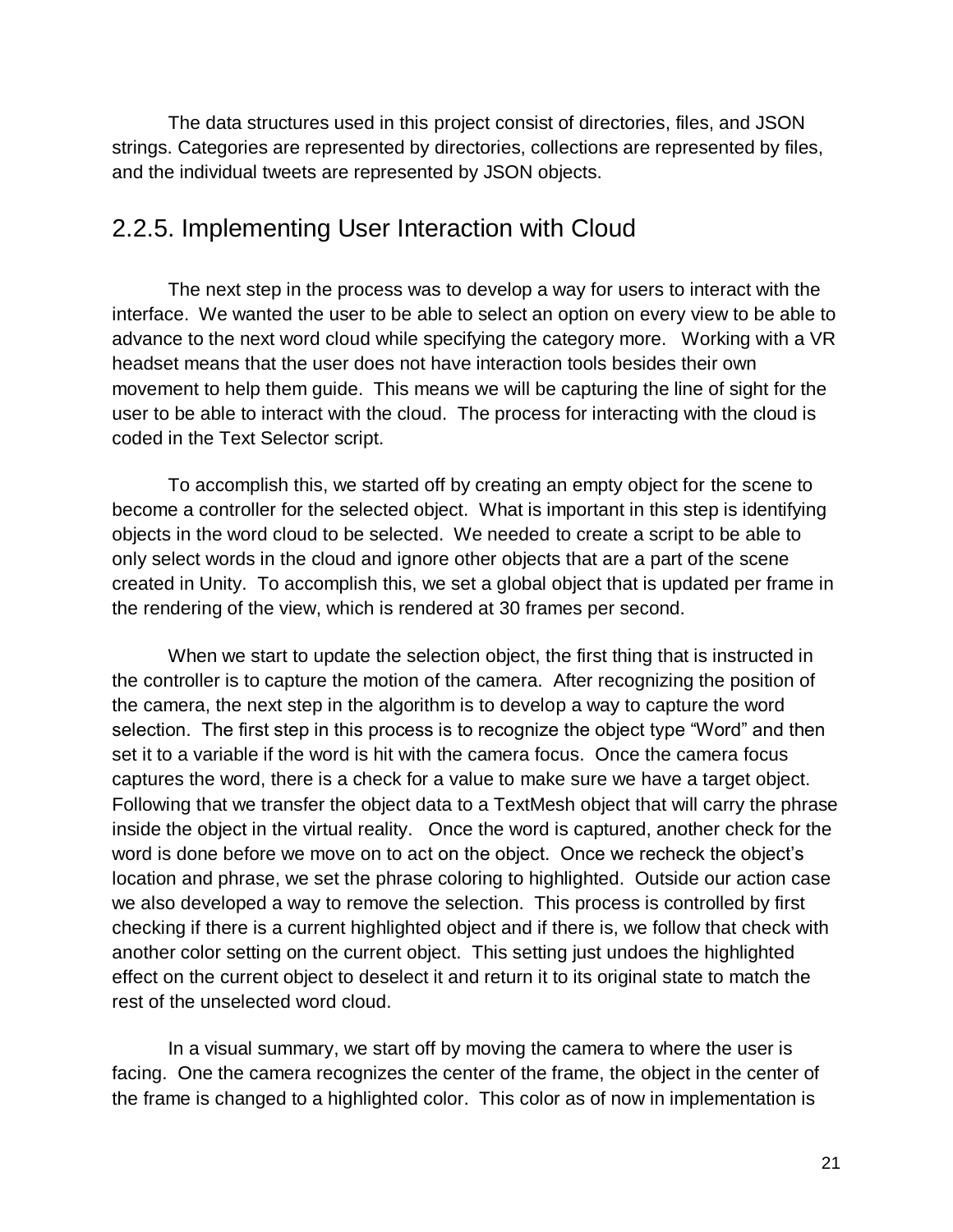black in contrast to the default color of white for the word cloud words. When the user moves away from the selection, the word returns to its default color. This process dynamically lets the user make a selection with just the movement and shift of their view.

The next step was to implement the ability for the users to be able to interact with the interface by acting on their selection from the view. For the purposes of our presentation of the application, we use Google Cardboard to implement user interaction. This provides us with one hardware interaction that is available from the user endpoint, which is the select click trigger on the Google Cardboard.

We include a new script data field in the Text Selector script and set it to the Word Cloud object through the Unity application window. To capture the button trigger events, we needed to provide a listener algorithm to the application. Generally the listener would have to only react when a certain object is in focus. When the focus object is captured and the button is triggered simultaneously, then we can provide the user with a reaction in the visualization. The basic functionality for this capture is the same as the capture for the word selection, but also follows another reaction set where we capture the trigger by implementing the method GetMouseButtonDown. Inside this listener, when the user selects the current object and hits the button, we capture the hit word as a new variable and send this to the script data field by calling a method on the script. This script reads the input given and reforms the word cloud to the collection view or the frequent words view.

The folder hierarchy and files are named in such a way that the script attached to the Word Cloud is able to determine if it is in the category, collection or frequent word cloud. If the cloud is in the category view, the field sent will be the name of the category. The folder hierarchy includes a folder with this name so the script reads for the input JSON file in this folder. When a collection is clicked in the collection view, the script knows what category it is currently in, so instead of reading from the input JSON file, the script reads from the frequent word file of that specific collection. If the data field sent was of the value "BACK", the method will return the user to the previous view of the cloud. This shows us that we have the selection of the user using the button captured and will allow us to further enhance the application using this data. In implementing the use of the button here we have provided the user with a way to advance the view based on the word selection they make.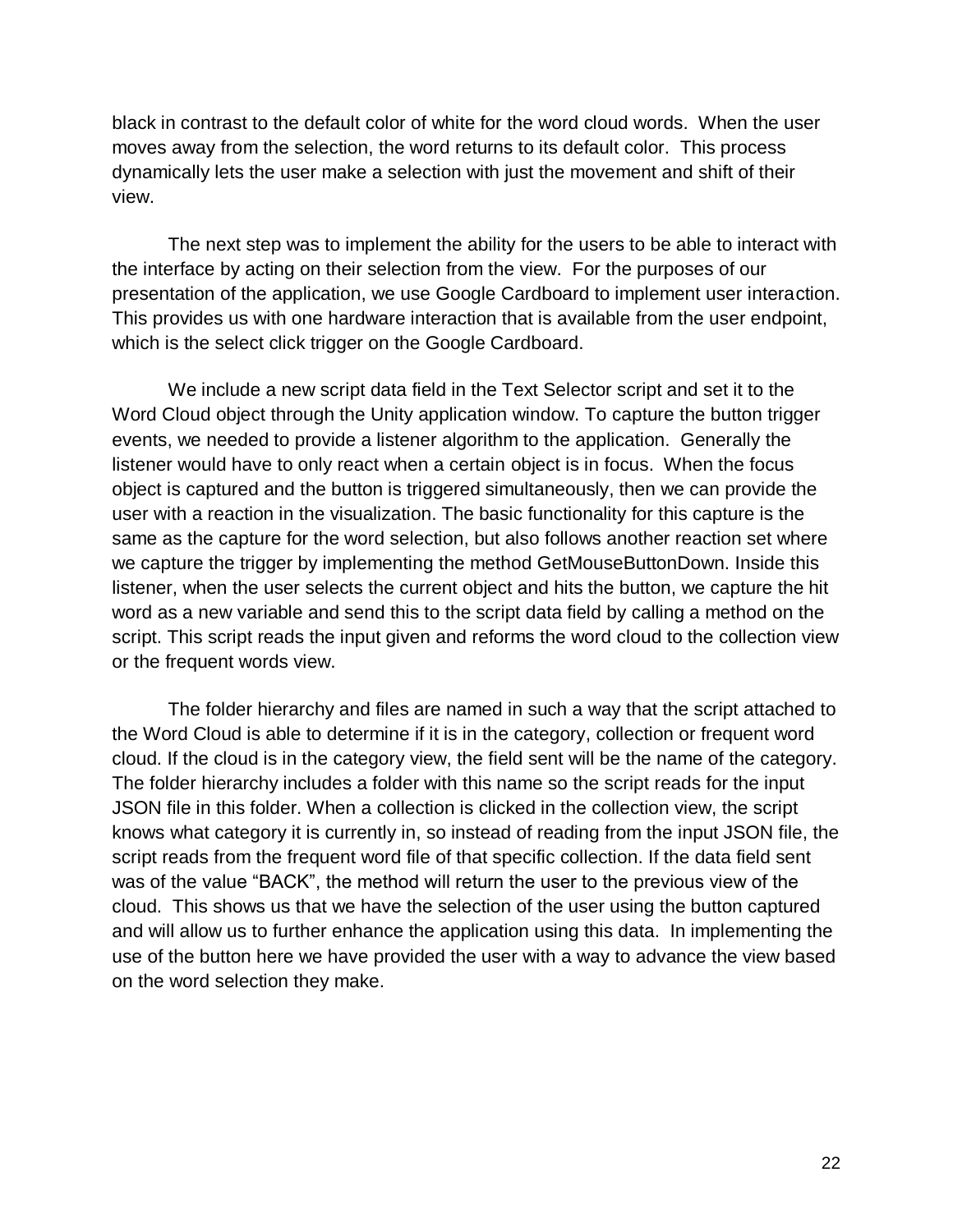#### 2.2.6. Processing Collection Hierarchy

To display the word cloud with categories, keywords, hashtags, etcetera, the IDEAL data had to be organized in a manner that the Unity portion would be able to interpret. The first step was to manually create folders for each category for the given data. Each collection, based on a hashtag or keyword, was then put in its respective categorical folder. With this organizational structure, finding the size of a category would consist of counting the amount of lines contained in each file of that category. The folder (or category) name would then be saved to a file with the amount of occurrences contained for that category. The same was true for an individual collection. The number of lines in a file could be counted then saved to a JSON string along with the name of the file (or collection).

The JSON objects in the original IDEAL collections include very large JSON objects like the one example below:

#### **{"created\_at":"Sat Nov 21 14:22:47 +0000**

**2015","id":668072068177637376,"id\_str":"668072068177637376","text":"It would be difficult to overstate what he has meant to and done for my school - #ThanksFrank","source":"\u003ca href=\"http:\/\/twitter.com\/#!\/download\/ipad\" rel=\"nofollow\"\u003eTwitter for** 

iPad\u003cVa\u003e","truncated":false,"in\_reply\_to\_status\_id":null,"in\_reply\_to\_status\_i **d\_str":null,"in\_reply\_to\_user\_id":null,"in\_reply\_to\_user\_id\_str":null,"in\_reply\_to\_screen \_name":null,"user":{"id":159333587,"id\_str":"159333587","name":"Biff** 

**Gaut","screen\_name":"purplebari","location":null,"url":null,"description":null,"protected ":false,"verified":false,"followers\_count":11,"friends\_count":20,"listed\_count":0,"favourit es\_count":78,"statuses\_count":77,"created\_at":"Fri Jun 25 02:53:31 +0000** 

**2010","utc\_offset":null,"time\_zone":null,"geo\_enabled":false,"lang":"en","contributors\_e nabled":false,"is\_translator":false,"profile\_background\_color":"C0DEED","profile\_backg** round\_image\_url":"http:\/\abs.twimg.com\/images\/themes\/theme1\/bg.png","profile\_bac kground\_image\_url\_https":"https:\/\abs.twimg.com\/images\/themes\/theme1\/bg.png","p **rofile\_background\_tile":false,"profile\_link\_color":"0084B4","profile\_sidebar\_border\_colo r":"C0DEED","profile\_sidebar\_fill\_color":"DDEEF6","profile\_text\_color":"333333","profil e\_use\_background\_image":true,"profile\_image\_url":"http:\/\/pbs.twimg.com\/profile\_ima ges\/3126060339\/be28920d11ba2cbbfa5711112dad2ee5\_normal.png","profile\_image\_url\_ https":"https:\/\/pbs.twimg.com\/profile\_images\/3126060339\/be28920d11ba2cbbfa57111 12dad2ee5\_normal.png","default\_profile":true,"default\_profile\_image":false,"following": null,"follow\_request\_sent":null,"notifications":null},"geo":null,"coordinates":null,"place" :null,"contributors":null,"is\_quote\_status":false,"retweet\_count":0,"favorite\_count":0,"e ntities":{"hashtags":[{"text":"ThanksFrank","indices":[81,93]}],"urls":[],"user\_mentions": [],"symbols":[]},"favorited":false,"retweeted":false,"filter\_level":"low","lang":"en","timest amp\_ms":"1448115767889"}**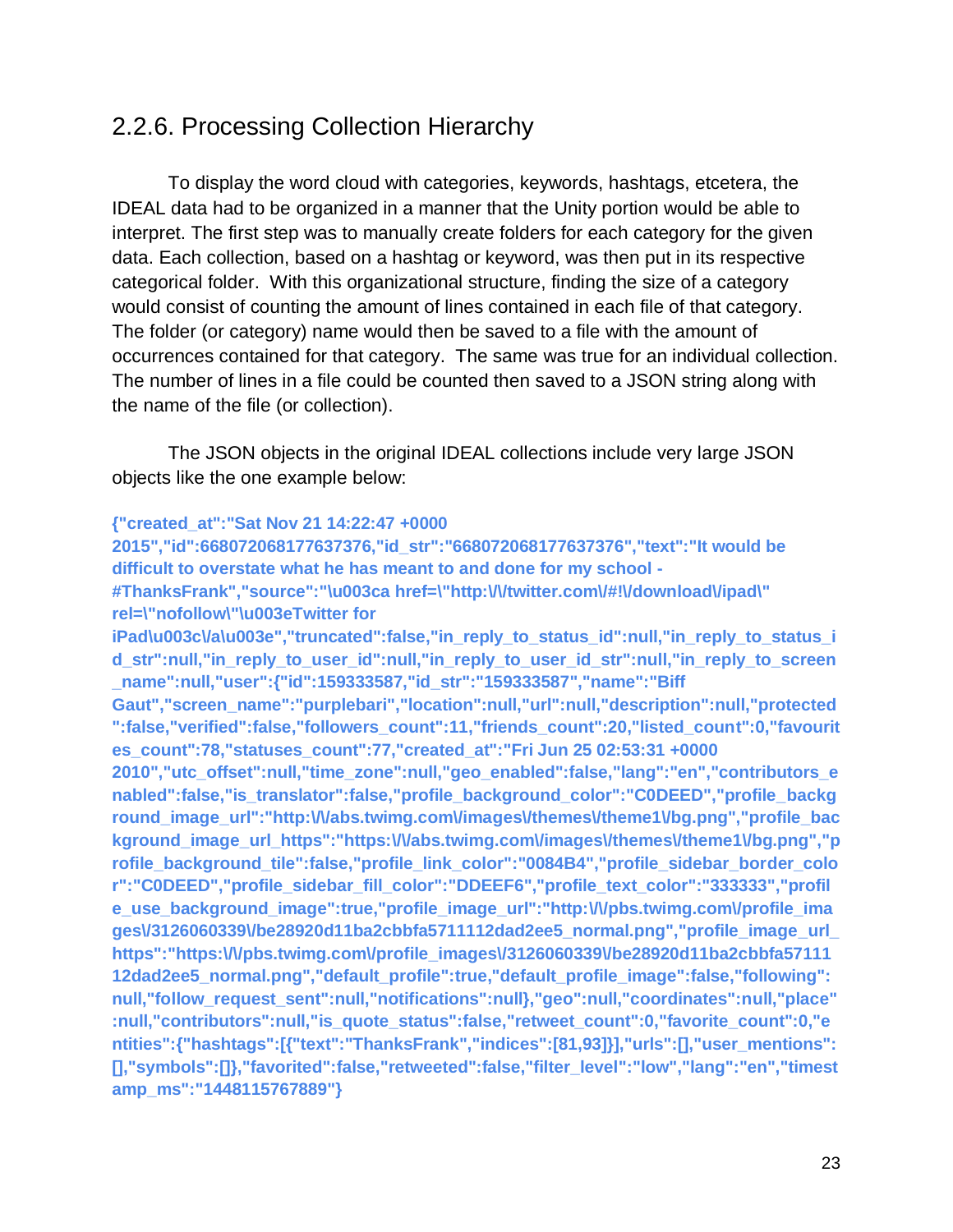The goal of the parser is to read through all of these collection files and create JSON files with only the necessary information for the application. This includes the terms to be displayed in the cloud and the number of occurrences. This helps save storage since the application is used on a phone with limited space available. Below is an example of the JSON file generated by the parser:

**[{"term":"ThanksFrank", "occurrences":10151},{"term":"VeteransDay-shaun", "occurrences":9029}]**

This process could be done manually for each category and collection, but for a useful application this would be a painstaking, tedious task. A parser was created to solve this problem. The parser reads through the original data directory, then uses the processes previously described to create corresponding JSON files for each category or collection.

The parse program consisted of four functions: main, listCategories, parseCategories, and outputJSON. The main function first creates an ArrayList where the collection category names will be stored. Next, the file where the output JSON string will be stored is created and opened so that it can be written to later. Now the category ArrayList and the directory where the categories are stored are input as parameters to the listCategories function.

In the listCategories function, the input directory is looped through and each folder is added to the category ArrayList. It is critical that only folders in this directory are added, being that category names are the only information being extracted at this point in the process.

After retrieving all category names, the program returns to the main function to process each of these directories by looping through each category and inputting them as the parameter for the parseCategories function.

Inside the parseCategories function, the input directory (category) is explored to extract the contained files (collection records). First, a file is created that is named after the category and stored in the directory of the category. This is where all of the JSON strings for each collection in this category will be stored. Now each of the files in the directory are looped through and preprocessed to delete blank lines, unnecessary spaces, as well as strip off the beginning of directory names and filetypes. Also, the lines for each collection are counted then output with their respective collection name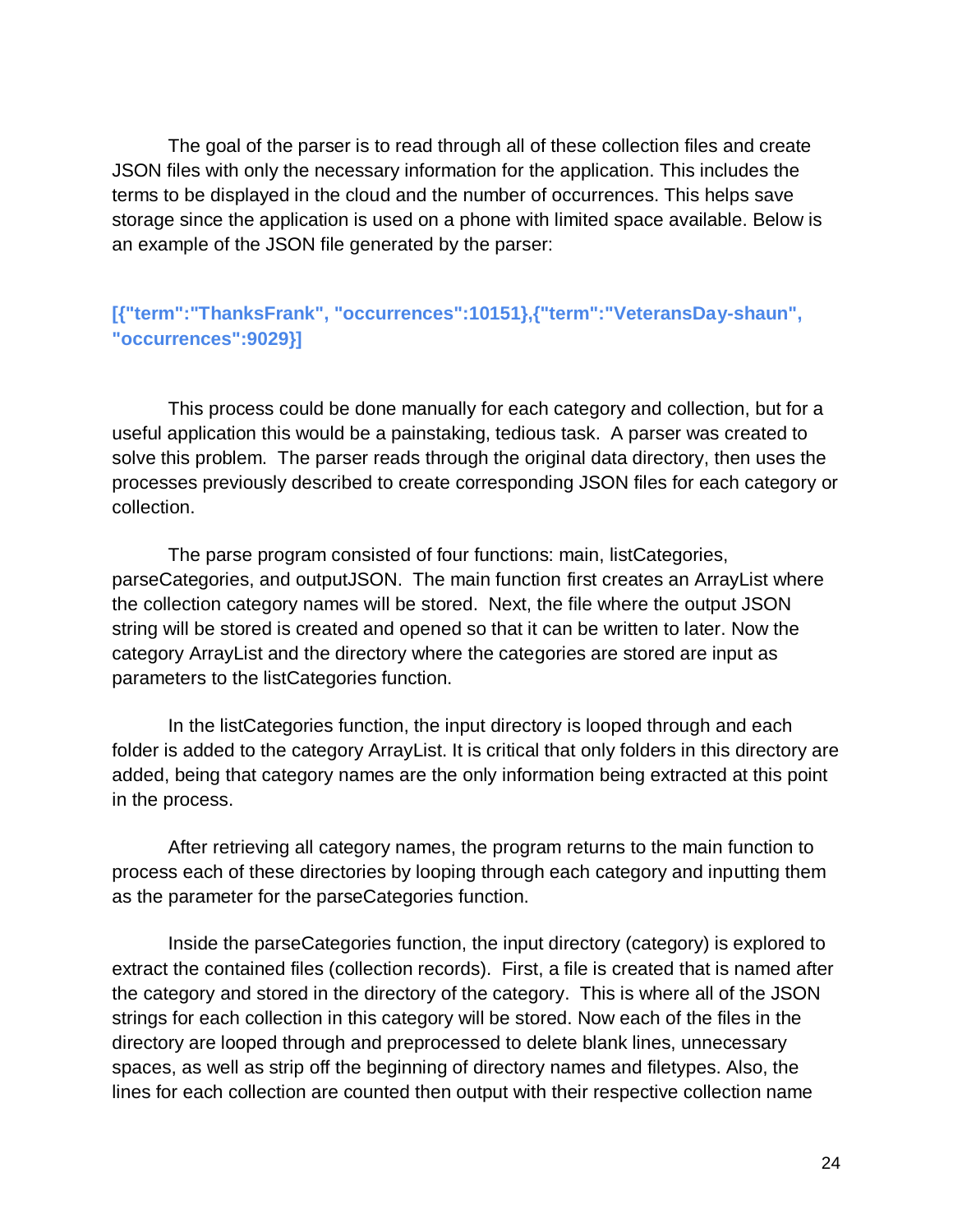(name of cleaned up file name) to the proper text file for storing collection information in the category.

Printing is accomplished using the outputJSON function. It takes a string and occurrence integer as parameters. It then outputs the correct corresponding JSON string to express the category, hashtag, or keyword along with the number of tweets contained. This function is used when looping through individual collection files as well as for entire categories.

Once the program has finished running there will be one file in the original project directory, as well as a file in each of the subfolders (categories). These files each contain the proper JSON strings to represent the information stored in the current level of the hierarchy.

#### 2.2.7. Forming Category and Collection Display

When looking at the current state of the application, we have developed the categories and collections to be displayed in word clouds. This is done using our class object FormWordCloud and is updated to be populated with the category and collection JSON files that were created in the processing collection hierarchy step of our application. Once the processing is completed, the JSON files are ready before the application is run.

The first step in forming the first environment, which is the Category cloud, is grabbing the JSON objects from the generated files. This gets into a deeper level of JSON libraries we used to integrate the JSON files we created. On the top level we refer to the specific text files that contain our JSON strings inside the getJSON function to create associations that will later let us analyze that strings.

The next step is to parse the JSON holding all of the categories. This is completed inside the ProessWords fucntion. Here we take the key value pairs that were set up in the JSON strings and add them to an array object called randomisedPhrases. This will eventually lead to our organization of the categories in the word cloud. This is also a temporary solution and we will be working in the future to develop meaning behind the organization of the display of text to the user experience to produce a new way to analyze the data sets.

The next step is to actually display the the words in the word cloud. The next step is to call the function Sphere which will display the actual information grabbed from the JSON strings. In each key value pair there is a 'term' and a 'occurences' tag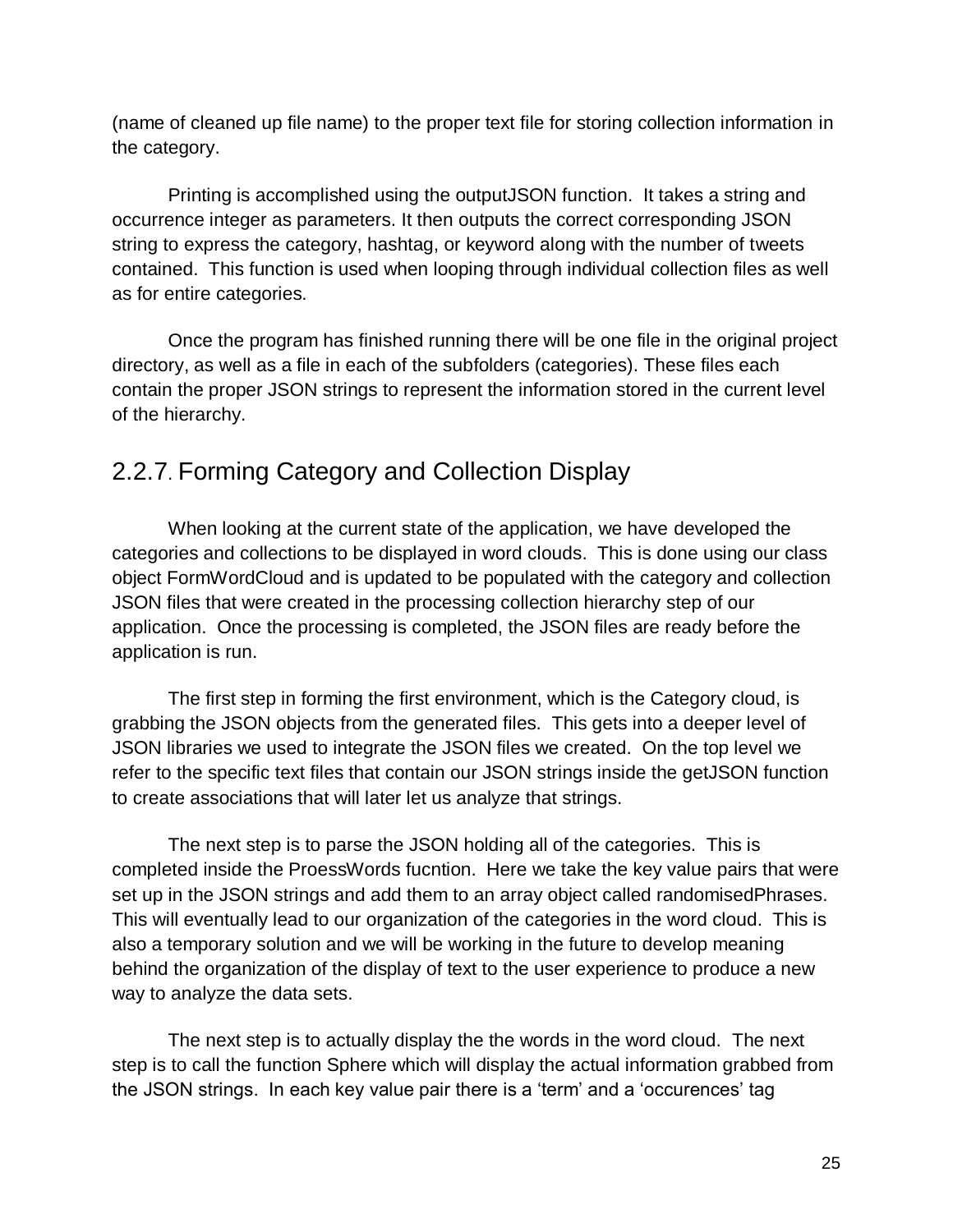associated with each category. After calculating the positions of the words, the 'term' strings are set as objects and then placed at incremented locations around the user's view as to imitate a globe. This creates the final view for the user experience. This methodology is exactly mimicked for the Collection cloud display as well, but with just a different set of generated JSON strings to display the specific collection keywords instead of the category terms.

#### 2.2.8. Frequent Word Analysis

There are an array of different open source data mining tools available. Using these tools the most frequent words will be analyzed in the specific collection that is selected after the selection of category. Common words such as "the" will be removed unless they are important to a specific recurring phrase.

The first step of this process will require all collection JSON files to be parsed to extract the tweets into a list or text file. Once the raw tweet data is obtained, the tweets for that specific collection will be processed to find the most common recurring words and phrases. These words will be sorted in decreasing order of occurrences. A JSON file with the first 22 words/phrases saved along with their number of occurrences will be displayed in a word cloud with size relative to the total occurrences.

Frequent word analysis attempts will have to be tested in many different configurations to determine the best set of parameters when analyzing tweets. Attributes such as the best words to ignore and whether words or phrases are more important will have to be determined to deliver the best user experience. Although many of these choices are quite subjective, there must exist an optimal combination where the organization of information brings out new realizations for a majority of users.

Implementation consisted of parsing each individual tweet while counting the lines in each collection. Each unique word is stored in a hash map along with its current number of occurrences. Once parsing is complete, the most frequent words are determined by finding words with the largest number of occurrences in the hash map. These files were then output to a frequent word file in a JSON format using the same methods as developing the word clouds for categories and collections.

The frequent word analysis during parsing still needs to be fixed. There is a bug that is causing inconsistent output, which is greatly exacerbated when stress testing using many collections. For example, sometimes a collection will produce a list of terms with very low occurrences after frequent word analysis. The problem appears to be random because a successive run will usually output the correct frequent word results.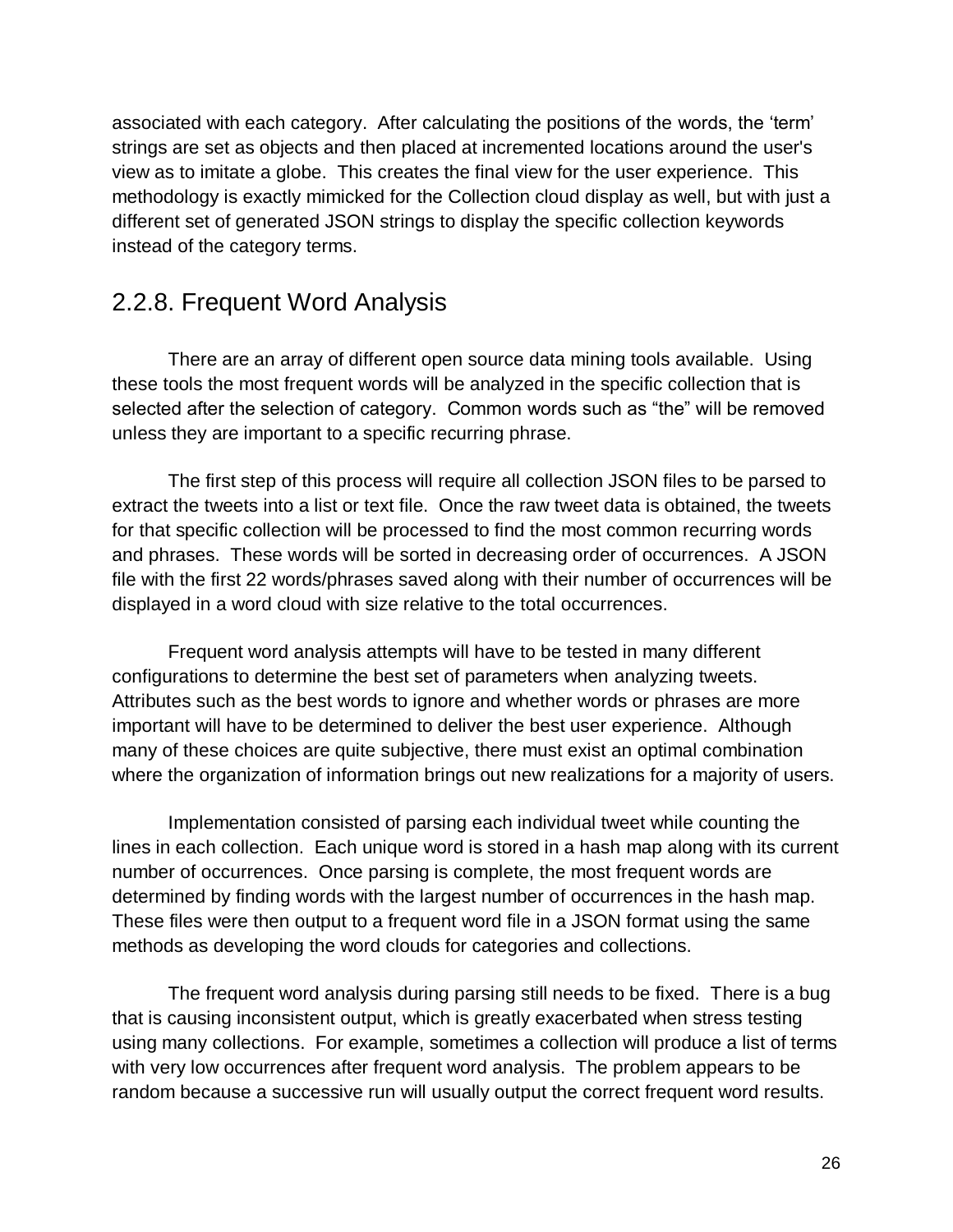#### <span id="page-26-0"></span>2.2.9 Category and Collection Organized Display

The views of the categories and collections will ultimately differ based on what way the information is best portrayed to the user. This assists in creating a better way to analyze the data. Knowing that we have less categories than actual collections, we can create a system that is spatially aware of the amount of objects we will be displaying. We attempted to create a system where for the categories shown in the first view, would be mapped based on their occurrences and the relative size of the text for each category. For the Collection view, we wanted to create a way to display the largest collections centralized in the word cloud with decreasing occurrences collections are found further from the center.

In attempting to organize the category and collection views to be presented to the user, we attempted many different types of organization styles. When considering the categories view and the volume of objects that would be shown, we decided that it would be useful to have the categories organized by size rather than a randomized positioning. The categories would ultimately be organized so that the categories with the most collections would be seen at the centralized viewpoint of the user. This is to provide the user with a way to understand where they can retrieve the most information quantitatively.

We also wanted a similar technique for the collections view, where the collections would be organized by how populated they are by the amount of occurrences. The view would consolidate the most occurred words in the center of the user's view. Following those text object for the collections, the rest of the collections would respectively surround the larger collections. Instead of a circular cloud formation, we also wanted to spread the text objects in a more horizontal formation. This lets the user be able to view more words horizontally without missing any objects over or under them. This would be done by setting a threshold.

In attempting to change the views to these formats, we attempted to create calculations to apply on iterations of the JSON objects for each word object. This, however became a problem when trying to apply a position based on a sub-property of each JSON and a relative position of the user. The position of the words could be set statically once, but then as the user moves, the position of the words also change and this causes a problem when the user wants to select an object that does not start directly in front of them.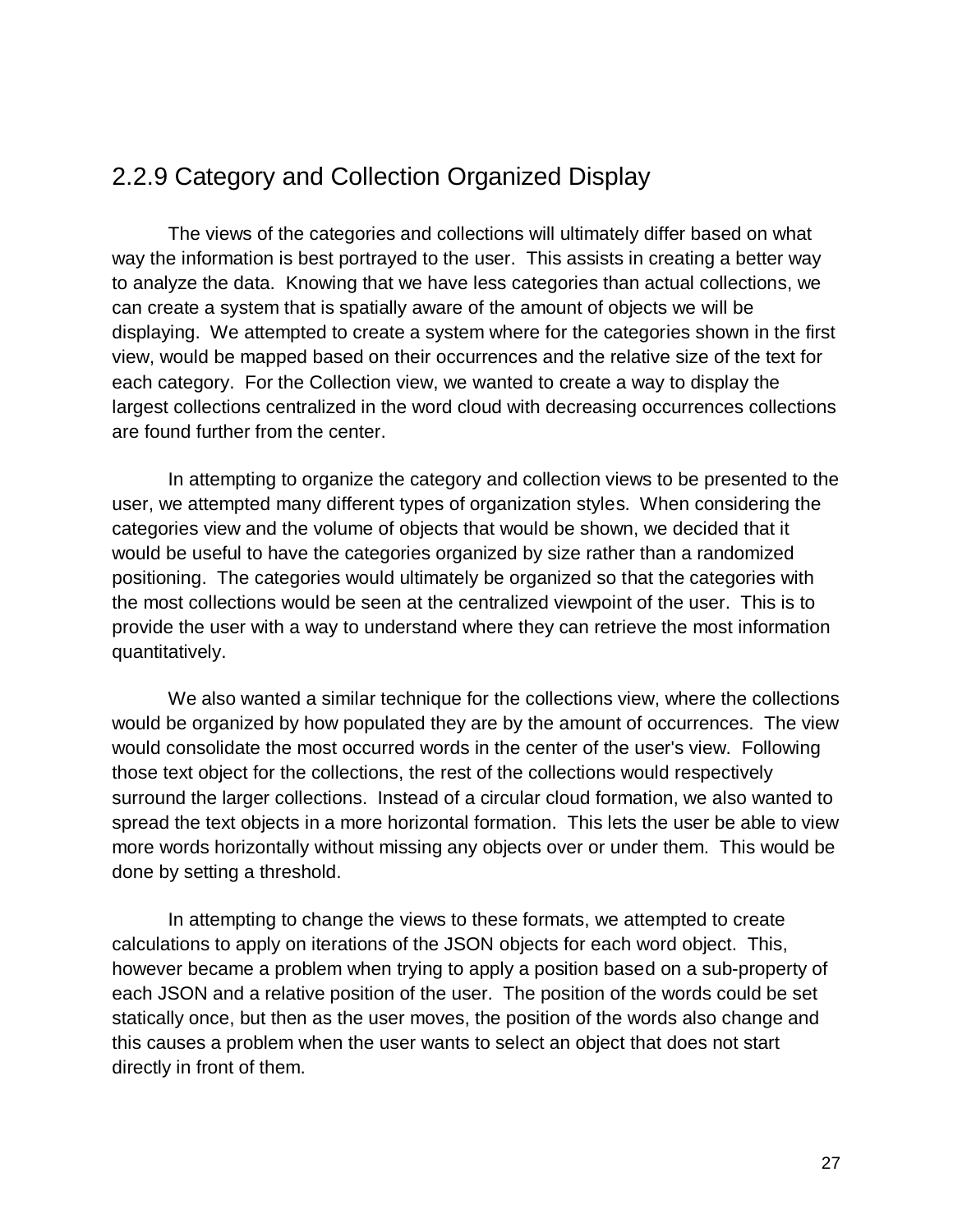#### 2.2.10 Porting Application to Web

A web application version of the IDEALvr project was suggested midway through the project in order to account for users who do not own a smartphone or do not have a Google Cardboard available. Unity provides the ability to download the project as a WebGL web based application. Research was conducted on how to build WebGL projects.

In order to run the application as a web platform there are certain changes that must be done to the Unity application to support interaction without the Google Cardboard. Open the ideal-vr project folder in the Unity editor. Delete the Cardboard Main camera object located in the left hand side of the editor. Select **GameObject** and then **Camera** to add a normal camera object. Select this **Camera** and change the **x** field to 0, **y** field to 0, and **z** field to -10. Then click on **File**, then **Build Settings**, select **WebGL** to build a web based application. If **WebGL** does not appear, search Unity for a guide on how to install WebGL support for Unity. Otherwise, select **Build and Run**. Unity will ask you to select an empty folder to place the built files. Select a folder and press OK. Unity will automatically build the application and open a localhost in the user's default browser. Unity will automatically convert head movements to mouse dragging and user interaction to mouse clicking. There are several known issues with the web application build for the IDEAlvr application which makes a web application unusable.

The current build runs very slowly, regardless of what option is selected. Once Unity builds the application, it automatically opens it in a Localhost server. The application takes even longer to load, and clicking on it while it is loading will cause an exception to occur, forcing the user to have to reload the page. After the application loads, it begins the IDEALvr application, however all that appears in the developer build is a debugging window with Null Reference exceptions. Research on debugging Unity WebGL applications lead to having to run Unity debugging code on all of the scripts developed. The team's inexperience with Unity limited the ability for debugging the IDEALvr application in this situation. A proper, working web application build was not accomplished at this time. Possible solutions are discussed in section 3.3.

#### 2.3. User Workflow

**Figure 5** below shows the workflow process of the user and how they would interact with our application. The rectangles represent the state of the application and the arrows represent user interaction.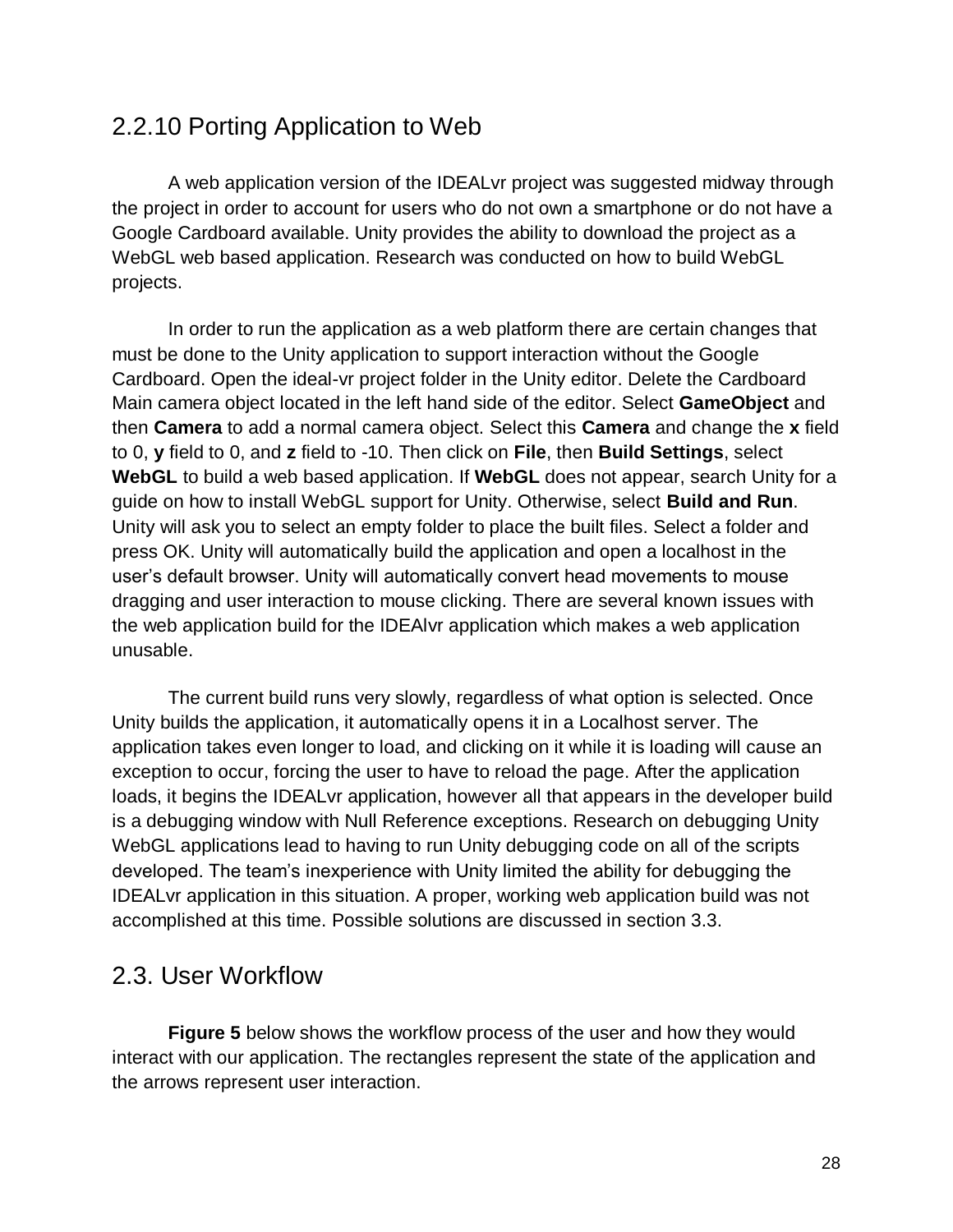

**Figure 5. Workflow model of entire IDEALvr application**

# <span id="page-28-0"></span>**3. Lessons Learned**

#### 3.1. Timeline

The timeline for the development of the IDEALvr application was created with the goal of having a deliverable application by the end of the semester. Several problems and reworking of the application made it difficult to stay on schedule. These problems are further discussed in section 3.2 and the reworked solutions and fixes are discussed in section 3.3. Every Monday, we met as a team with our client in order to discuss the current progress, planned work for the week and any insights and concerns our client had about the application. As a team, we communicated over messaging tools to make sure everyone was working and doing their designated tasks for the week. A comprehensive schedule of the work done on the application is located below.

| <b>Work Schedule</b> |                                                                                                                                                                                     |
|----------------------|-------------------------------------------------------------------------------------------------------------------------------------------------------------------------------------|
| $2/1 - 2/8$          | Set up a Unity project and figure out how it works. Discussions<br>on Unity techniques and ideas for application. Research on<br>existing virtual reality visualization techniques. |
| $2/8 - 2/15$         | Implemented ability to generate and display a static JSON string<br>in a format parsable by our current Unity application.                                                          |

**Table 2. Timeline of work accomplished for IDEALvr project**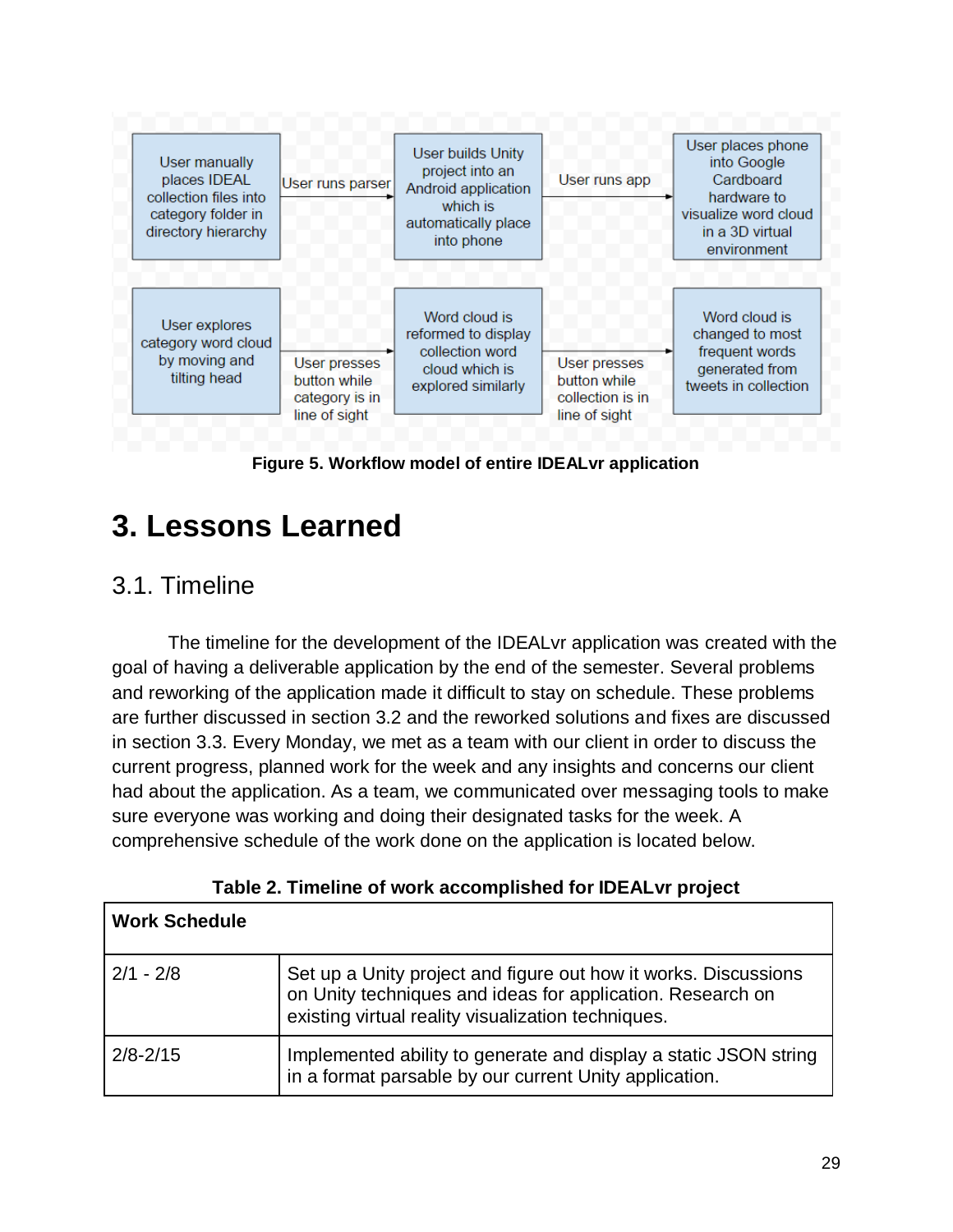| $2/15 - 2/22$ | Implemented ability to display text in spherical word cloud on<br>Unity engine. Incorporate the parsed and generated JSON<br>strings from last week and display them in the word cloud.                                                                                                |
|---------------|----------------------------------------------------------------------------------------------------------------------------------------------------------------------------------------------------------------------------------------------------------------------------------------|
| $2/22 - 2/29$ | Implemented ability to move head around and explore the virtual<br>cloud. Detect center of user vision and change color of word in<br>order to indicate selection. Minimal interaction with cloud to allow<br>user to click a word and receive a visual response.                      |
| $3/14 - 3/4$  | Build on previous week implementation. Added logic for<br>changing view when clicking on a category or collection<br>keyword. Added a back button on every cloud to allow for back<br>and forth interaction.                                                                           |
| $4/4 - 4/11$  | Created a parser to look at collections and develop a JSON file<br>of frequent words. Implemented ability to show frequent words in<br>word cloud after clicking on certain keyword. Attempted different<br>techniques for displaying categories and keywords in a non-<br>random way. |
| $4/11 - 4/18$ | Conducted user testing to determine heuristic problems with<br>word cloud size, text fonts and usability issues. Stress testing for<br>crashes and other debugging tools.                                                                                                              |

A table of team members and responsibilities is located in section 4.1.

#### 3.2. Problems and Solutions

Compiled in this section are all of the problems that occurred while working on the application and solutions or proposed solutions for the problems.

| <b>Problem</b>                                                                                                                              | <b>Solution</b>                                                                                                                                                                                                                                                            |
|---------------------------------------------------------------------------------------------------------------------------------------------|----------------------------------------------------------------------------------------------------------------------------------------------------------------------------------------------------------------------------------------------------------------------------|
| <b>Could not save necessary JSON files</b><br>onto local storage in the Android<br>device.                                                  | Unity will look for a folder called<br>StreamingAssets in the Asset directory.<br>Anything in this folder will be sent to the Android<br>device and keep the state relatively the same.<br>Allowing us to read files from the Android rather<br>than a computer or server. |
| Implementing an additional date cloud<br>to further filter the collections by<br>temporal relevancy did not increase<br>cognitive analysis. | We did not have sufficient time to create another<br>step of the parser to analyze the dates of a<br>tweet and place them into separate folders/files.<br>Since most of the tweets collected are also<br>retweets, we thought it would not affect cognitive                |

**Table 3. Problems and solutions in the IDEALvr application**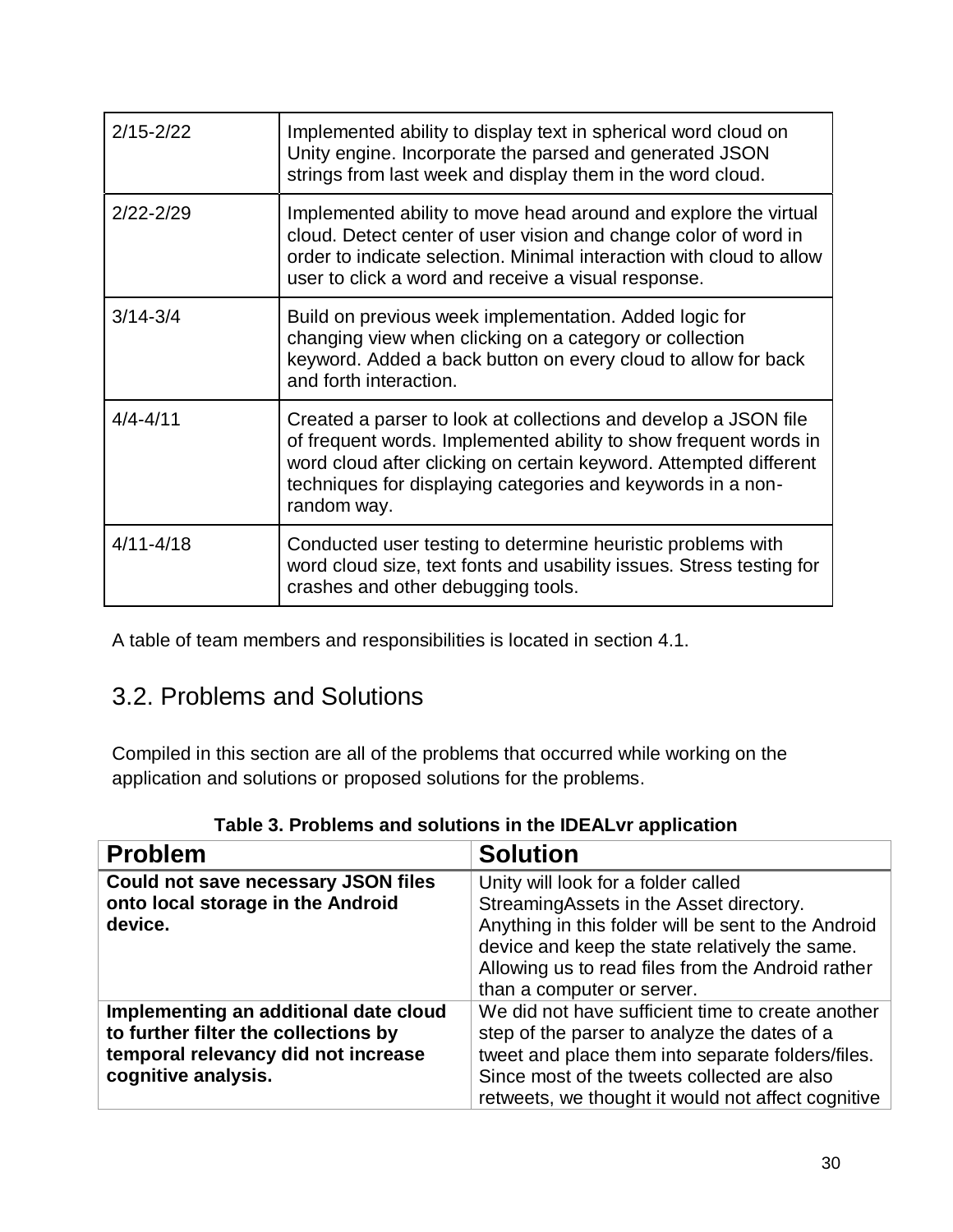|                                                                                                                                                       | functionality if we separated the collections<br>further down by date. The date cloud was<br>scrapped.                                                                                                                                                                                                                                                                                                                                                                                                                                    |
|-------------------------------------------------------------------------------------------------------------------------------------------------------|-------------------------------------------------------------------------------------------------------------------------------------------------------------------------------------------------------------------------------------------------------------------------------------------------------------------------------------------------------------------------------------------------------------------------------------------------------------------------------------------------------------------------------------------|
| Tweet visualization in virtual reality is<br>not efficient or pleasant.                                                                               | After user testing and analyzing feedback, it<br>was discovered that reading an entire tweet<br>in virtual reality proved to be difficult. It was<br>also discovered that having to read tweets in<br>their entirety would not help to conduct<br>analysis on the tweet collection. Instead, we<br>decided to develop a world cloud of the most<br>frequent words. Therefore, the user would<br>not need to read too much in an<br>uncomfortable way to be able to conduct<br>social experiments or analysis on the tweet<br>collections. |
| <b>Issues with getting correct and</b><br>repeatable results with the frequent<br>word analysis.                                                      | There are some issues with getting correct and<br>repeatable results with the frequent word<br>analysis. The frequent word analysis code will<br>sometimes produce results that are less than<br>favorable and sometimes will not produce the<br>same result in separate runs. The issue is likely<br>file writers and readers not being closed<br>correctly.                                                                                                                                                                             |
| Problems with porting to web<br>application.                                                                                                          | There are many problems with porting the<br>application to a WebGL application. It is likely<br>not able to locate the collection files. This<br>requires debugging skills with Unity that none<br>of the current team members have.                                                                                                                                                                                                                                                                                                      |
| Problems with the calculations of<br>several text objects in specific<br>positions when iterating entire array of<br>objects with size properties.    | There are problems with the calculations of<br>several text objects in specific positions<br>when iterating entire array of objects with<br>size properties when developing an ordered<br>view of the word cloud for the category and<br>collection view. Further debugging is<br>necessary, maybe even a new positioning<br>algorithm.                                                                                                                                                                                                   |
| Difficulties arranging a specific position<br>for each object in relation to property<br>as the position index of objects is<br>relative to the user. | There are difficulties arranging a specific<br>position for each object in relation to property<br>as the position index of objects is relative to<br>the user. Further testing and implementation<br>is required.                                                                                                                                                                                                                                                                                                                        |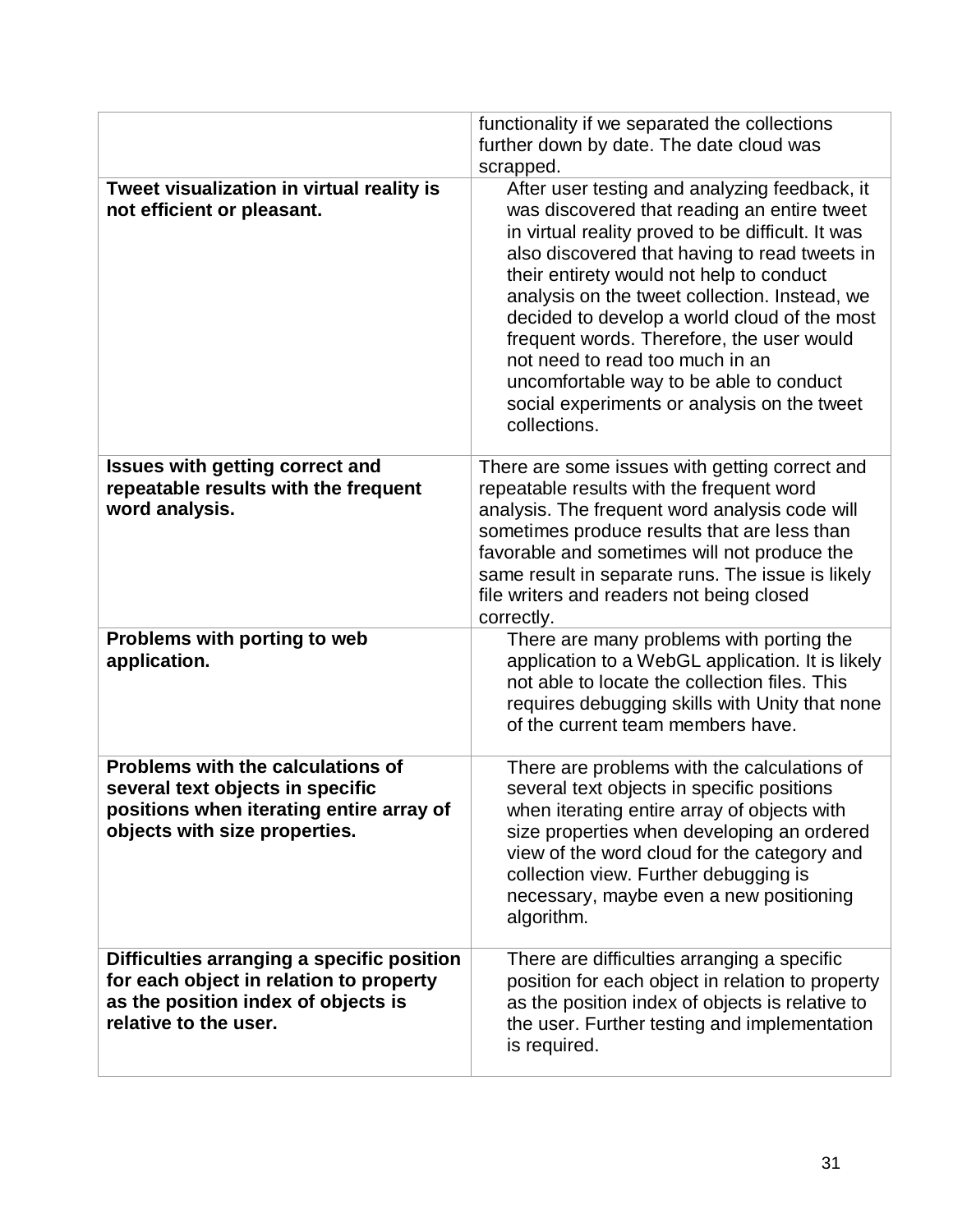# **4. Future Work**

With IDEALvr, we have achieved the basic functionality of what we set out to accomplish and there is still a future with the development that we can look forward to. We also faced a lot of limitations based on the time constraints we had and the allotted time to research the possibilities of how different ways of data visualization could benefit users. The future work will also consist of fixing the problematic situations we faced and overcoming them by finding solutions.

For this project, we did not visualize tweets ultimately, but in the future, it would be interesting to figure out a method that would make the visualization of the tweets beneficial to critical analysis of the data. The use of other types of metadata from the tweets would also be added into the future implementation of this project, including using other fields in the data objects other than the occurrences of each category and keyword. This would provide new ways to gain a deeper understanding of the data from analysis.

In the future, we would also like to be able to port the software to any device, whether it be mobile or on the web. This makes the application more accessible to a larger, more diverse pool of users. This is essential in providing a product that anyone can use. If not completely duplicable into other formats, it would still be useful to recreate in a different format for each platform.

One other implementation for the future would be to create new ways to organize the data for each view starting from the categories to the collections. This would provide a distinct way for each view to be complemented by the best way to view the data sets and also provide a distinct differentiations between the pages so as to not confuse the user while they advance through the application.

The frequent word analysis during parsing still needs to be fixed. There is a bug that is causing inconsistent output for only one of the collections every run. Once that problem is solved, there will need to be testing done on the application's use with a large set of collections. Further work and debugging needs to be done so that a web application build is fully functional. In its current state, the web application build does not support any visualization or user interaction.

The last step of refinement, after debugging, would consist of furthering user experience while using the application. The current application is simple to use; however, intuitiveness of the current design could be improved by utilizing modern researched methods of manipulating virtual reality interfaces. There is also a possibility for the option to choose between the top words or the top phrases after analyzing a collection. This will only be implemented if there exists an obvious need for both perspectives when viewing the word analysis cloud.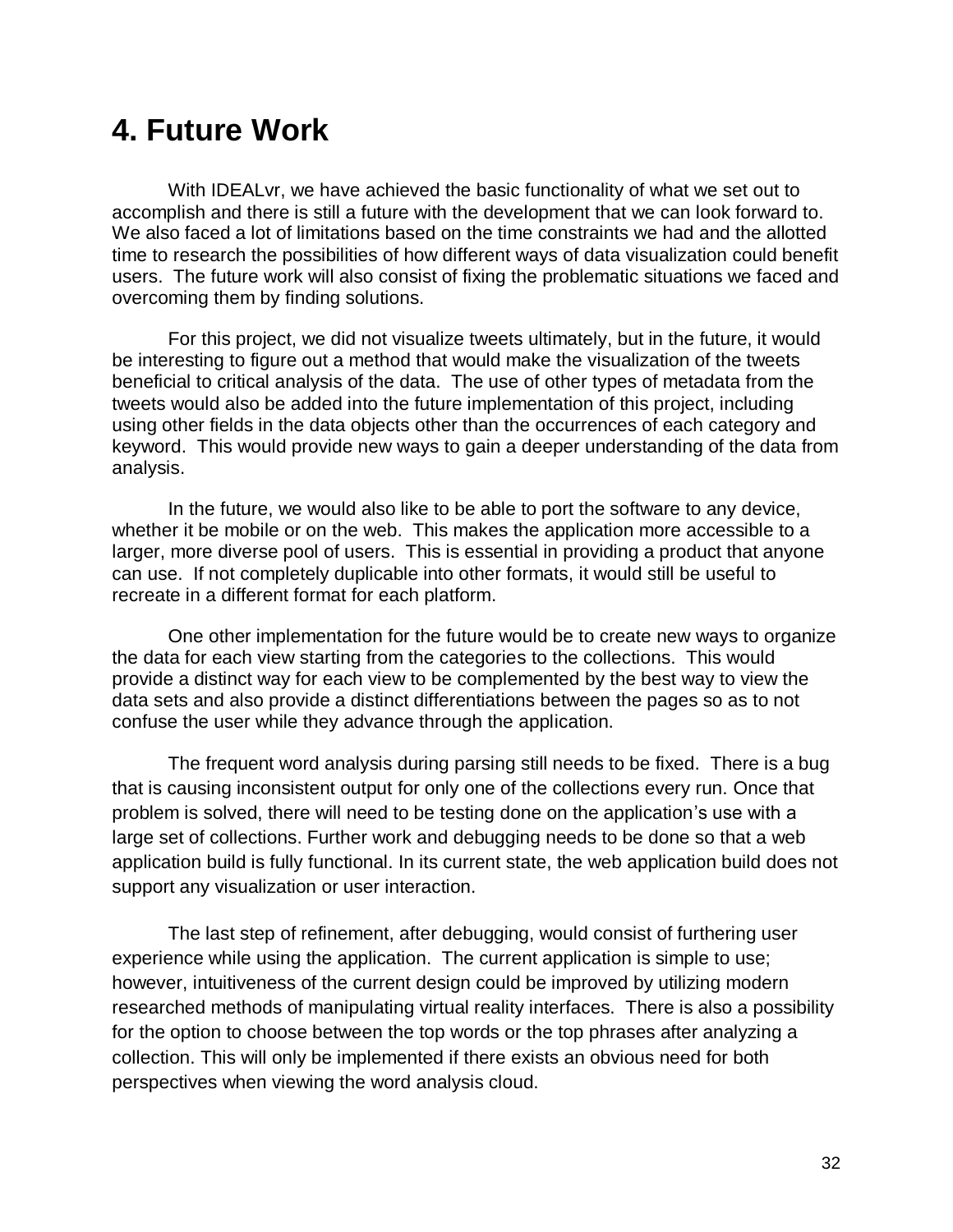# <span id="page-32-0"></span>**5. Acknowledgements**

#### 5.1. Team

The people working on this project will be dedicating their time on a version controlled application developed in versions until the end of the project. There are three main team members who will be developing IDEALvr.

| <b>NAME</b>      | <b>RESPONSIBILITY</b>                                                                                                                               |
|------------------|-----------------------------------------------------------------------------------------------------------------------------------------------------|
| Luciano Biondi   | Retrieving data from the IDEAL system and determining how<br>to structure and display the data. Algorithms for interacting<br>with visualized data. |
| Dagmawi Yeshiwas | Virtual reality techniques and software for maximizing the<br>user base of the application                                                          |
| Omavi Walker     | Data visualization and organization including how to color,<br>the shapes, locations of objects and other factors including<br>design.              |

#### **Table 4. IDEALvr group members and responsibilities**

#### <span id="page-32-1"></span>5.2. Client

The client for IDEALvr is Virginia Tech researcher Mohamed Magdy. He is currently a computer science graduate student supervised by Edward A. Fox and Riham Mansour. He played a key role in the development of IDEAL and also controls the metadata that we will be integrating into the IDEALvr system. Mohamed provides the exported JSON data that will be viewed in our application. He also advises the team on the development of the application and provides constant resources in using the IDEAL database. The IDEAL project is supported by NSF grant #1319578.

#### <span id="page-32-2"></span>5.3. Support Developers

One of the main supports that helped IDEALvr initiate development was the skeleton framework provided by Andrew Sage. Andrew Sage is an iOS and Android developer researching experimental virtual reality technologies<sup>4</sup>. He provides a tutorial at his personal blog extensively detailing how to create a virtual reality word cloud in Unity.